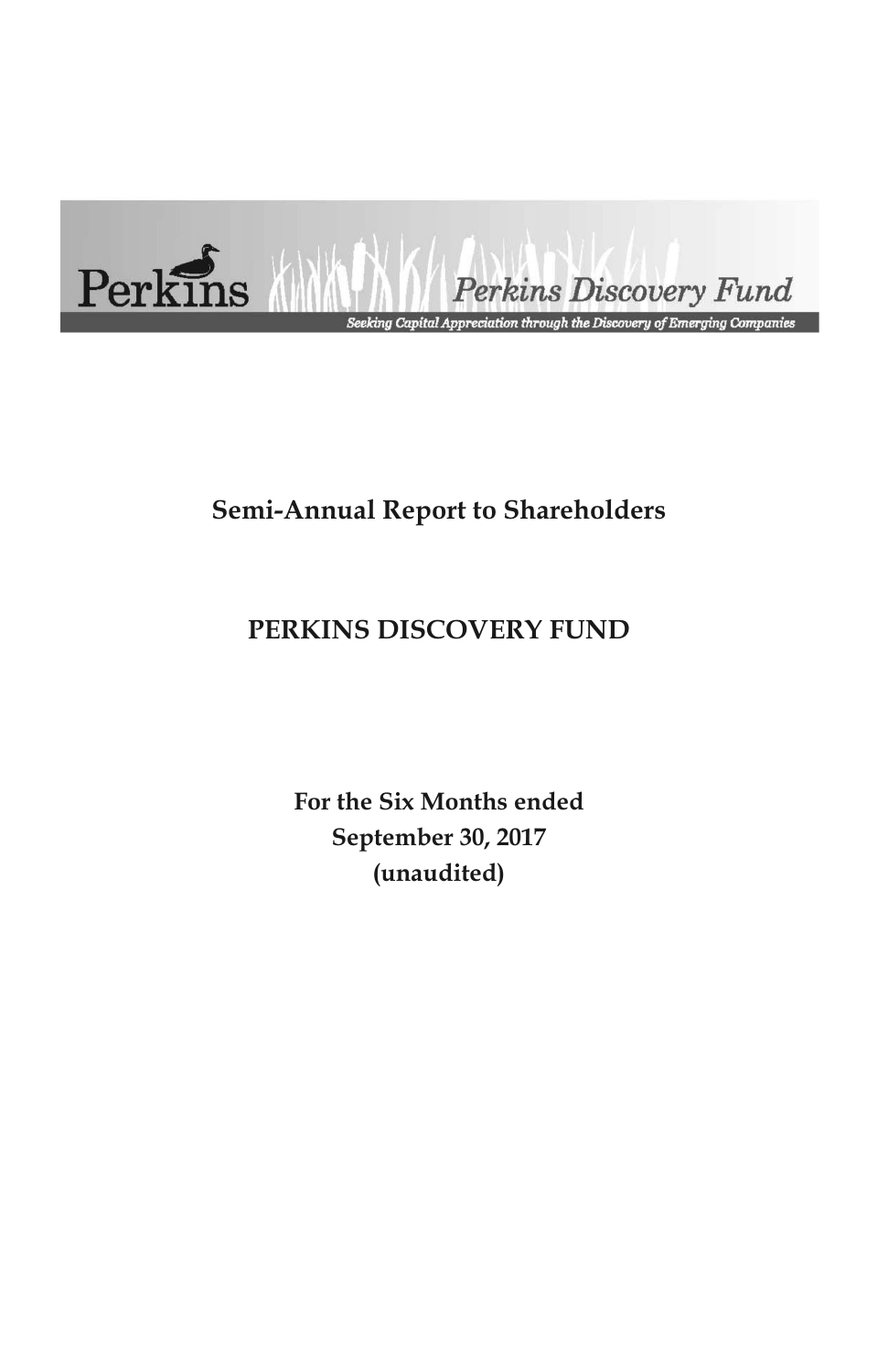#### October 30, 2017

Dear Shareholders:

The fiscal six-month period ended September 30, 2017 was very good for the Perkins Discovery Fund and micro-cap stocks in general. The Fund finished the period with a return of 18.92% versus 9.48% for the Wilshire Micro-Cap, 7.56% for the Russell 2000, 9.88% for the NASDAQ Composite and 6.63% for the S&P 500. Micro-cap stocks, overall, performed better than large-cap as represented by the S&P 500.

At the Perkins Discovery Fund, we follow a bottom-up approach, using both fundamental and technical chart analysis to find new investment opportunities one by one and to monitor our current holdings. During the six-month period, we acquired 3 new holdings and disposed of 5. As a result, the portfolio went from 22 holdings to 20. We started the period with 99.10% invested in equities and ended with 93.96% invested in equities.

Our three best gaining stocks for the six-month period were AxoGen, Inc., ePlus, Inc. and NeoGenomics, Inc. AxoGen, with a focus on peripheral nerve injuries, provides surgeons with solutions to repair and protect peripheral nerves and to measure and monitor nerve function. Purchased over two years ago, the stock has been a strong performer with year-over-year revenue growth exceeding 40% most quarters since our purchase. It was also a top performer for the Fund last year. ePlus enables organizations to optimize their IT infrastructure and supply chain processes by delivering world-class IT products from top manufacturers, professional services, flexible lease financing, proprietary software, and patented business methods and systems. We have owned the company since 2009 as the stock was breaking out of a multi-year base. The company has continued to perform very well and the stock is in a strong uptrend. Although we have sold part of our position along the way, it is still one of the Fund's largest holdings. NeoGenomics operates a network of CLIA-certified clinical laboratories that specialize in cancer genetics diagnostic testing, servicing the needs of pathologists, oncologists, other clinicians and hospitals throughout the United States. We purchased our position in late 2013 and it has been a steady performer. They are in the fastest growing segment of the laboratory industry.

The Fund's three worst declining stocks for the period were Depomed, Inc., US Physical Therapy, Inc. and Ooma, Inc. Depomed, Inc. is a specialty pharmaceutical company focused on products to treat pain and other central nervous system conditions. Known for successfully building brands, their acquisition of the U.S. rights for Nucynta from Johnson and Johnson's Janssen Pharmaceuticals provides them with another opportunity to build a major brand. Unfortunately, the macro environment for opioids has been negative over the last year and the stock is down, however, Nucynta has been gaining market share due to its better safety profile. US Physical Therapy is a pure-play operator of outpatient physical and occupational therapy clinics with 570 clinics in 41 states. Originally purchased in 2008, US Physical Therapy was a big winner for the Fund which we sold in August after it had broken down from a long-term uptrend. Ooma is a provider of cloud-based internet phone services to homes and small businesses. Following a disappointing first quarter, we sold our position which was a short-term holding.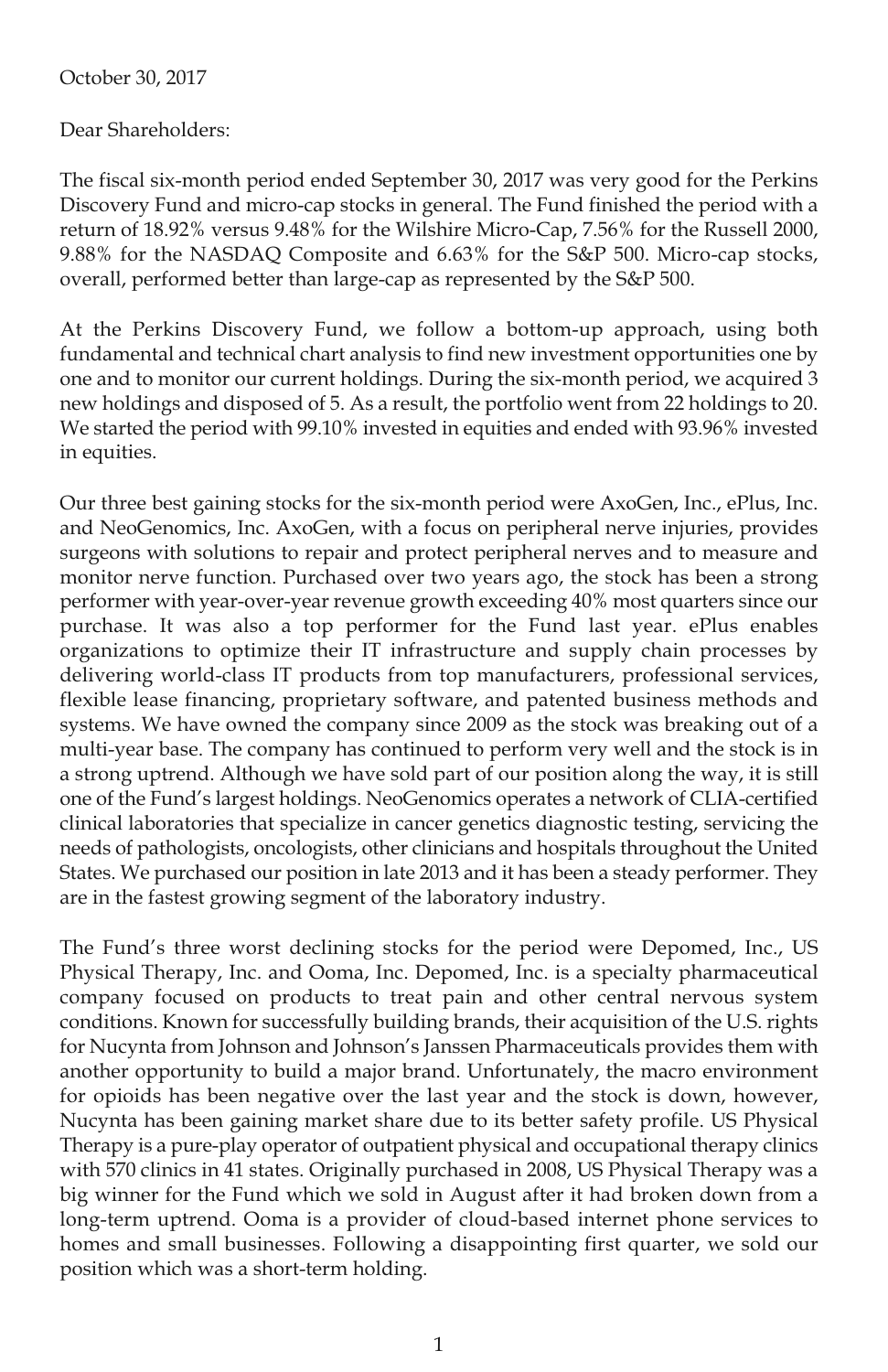The table below shows the Fund's performance for various periods ended September 30, 2017.

|                        | <b>Perkins</b>   | <b>Wilshire US</b> |                                  | <b>NASDAO</b> | $S\&P$ |
|------------------------|------------------|--------------------|----------------------------------|---------------|--------|
| Annualized             | <b>Discovery</b> |                    | Micro-Cap Russell 2000 Composite |               | 500    |
| <b>Total Return</b>    | Fund             | Index              | Index                            | Index         | Index  |
| Since 4-9-98 Inception | 9.99%            | 7.93%              | 5.99%                            | 6.75%         | 4.29%  |
| <b>Fifteen Year</b>    | 10.04%           | 10.82%             | 9.89%                            | 12.09%        | 7.81%  |
| <b>Ten Year</b>        | $3.03\%$         | 5.87%              | 6.35%                            | 9.17%         | 5.14%  |
| <b>Five Year</b>       | 8.25%            | 12.20%             | 12.23%                           | 15.83%        | 11.83% |
| <b>Three Year</b>      | 4.40%            | $9.27\%$           | 10.61%                           | 13.07%        | 8.50%  |
| <b>One Year</b>        | 13.52%           | 20.28%             | 19.11%                           | 22.29%        | 16.19% |

*Please note that performance data quoted represents past performance; past performance does not guarantee future results. The investment return and principal value of an investment will fluctuate so that an investor's shares, when redeemed, may be worth more or less than their original cost. Current performance of the fund may be lower or higher than the performance quoted. Performance data current to the most recent month end may be obtained by calling 800-366-8361. The fund imposes a 1.00% redemption fee on shares held less than 45 days. Performance data does not reflect the redemption fee. If it had, the return would be reduced.*

After a pullback into last fall's election, the market has continued its previous rally. As we said earlier, small-and micro-cap stocks, in general, have outperformed large-caps during the period. This trend change comes after several years of underperformance and leads us to believe that small company stocks can continue to outpace the general market for the time being.

We cannot control the action of the market; however, we will continue to choose stocks that we believe can do well over the long term using our same bottom-up selection process of looking for small companies that are benefiting from positive change. And, of course, we continue to monitor our holdings. Some of these will reach levels where they will be sold, even though they may continue to be good companies. Others will not work out in the way we anticipated and will be candidates to be sold. Both will be replaced with new ideas, as part of an ongoing process. We believe the Discovery Fund is well positioned in micro-cap growth stocks that hold significant promise for the future.

Thank you for your continued support.

Sincerely,

RWFaking

Richard W. Perkins, C.F.A. Daniel S. Perkins, C.F.A. President **Executive Vice President** 

Daniel Staking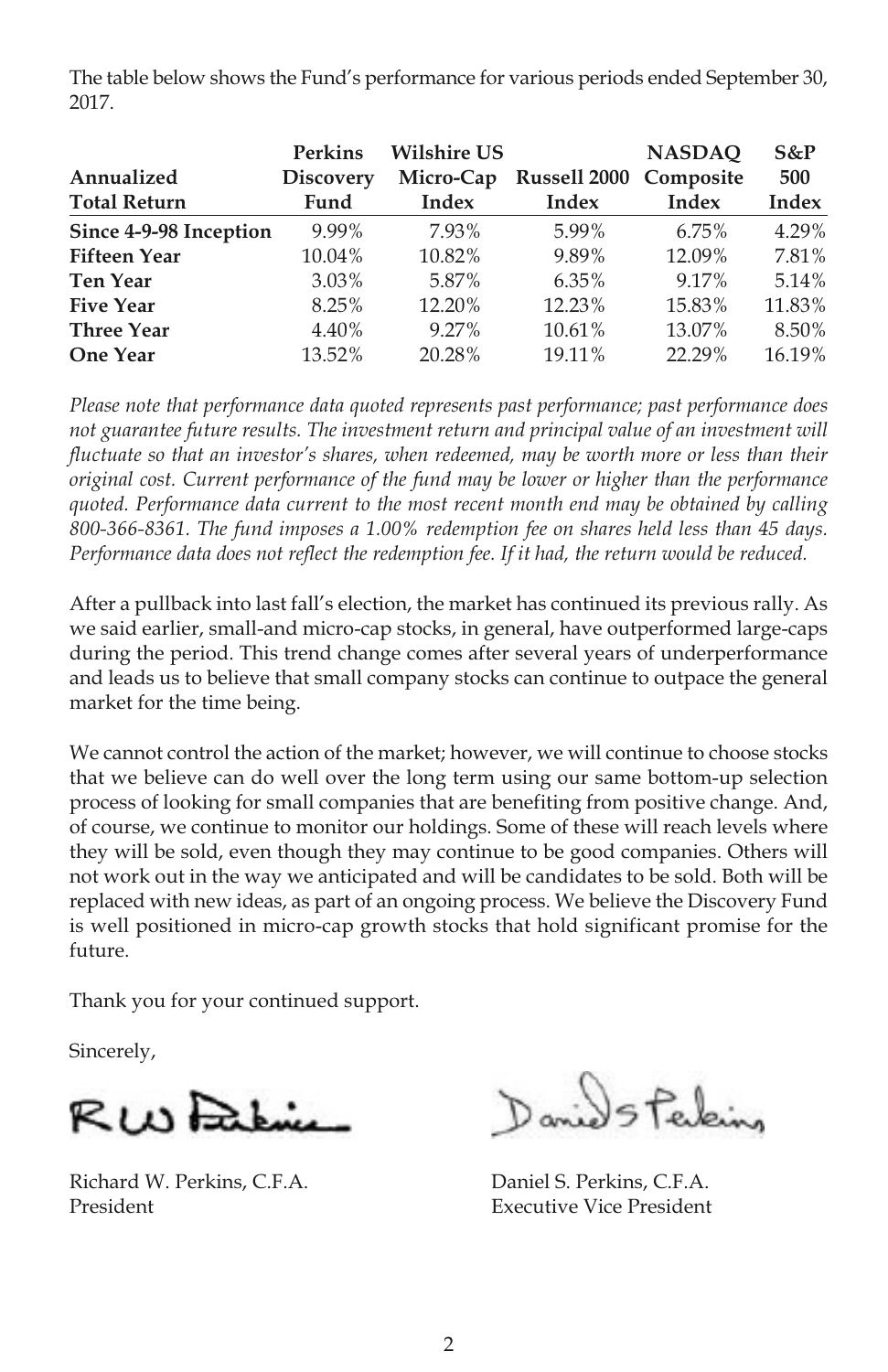Opinions expressed above are those of Richard W. Perkins or Daniel S. Perkins and are subject to change, are not guaranteed and should not be considered recommendations to buy or sell any security.

**Small company investing involves additional risks such as limited liquidity and greater volatility. The fund invests in micro-cap and early stage companies which tend to be more volatile and somewhat more speculative than investments in more established companies. As a result, investors considering an investment in the Fund should consider their ability to withstand the volatility of the Fund's net asset value associated with the risks of the portfolio.**

The S&P 500 Index is a broad-based unmanaged index of 500 stocks, which is widely recognized as representative of the equity market in general; the Russell 2000 Index consists of the smallest 2,000 companies in a group of 3,000 U.S. companies in the Russell 3000 Index, as ranked by market capitalization; and the NASDAQ Composite Index is a market capitalization-weighted index that is designed to represent the performance of the National Market System, which includes over 5,000 stocks traded only over-the-counter and not on an exchange. The Dow Jones Wilshire Micro-Cap Index is formed by taking the 2,500 smallest companies, as measured by Market Capitalization of the Dow Jones Wilshire 5000 Index. One cannot invest directly in an index. Please refer to the schedule of investments for more information regarding fund holdings. Fund holdings are subject to change and are not recommendations to buy or sell any security.

Investment performance reflects fee waivers in effect. In the absence of such waivers, total return would be reduced.

Must be preceded or accompanied by a prospectus. Please read it carefully before investing.

The Fund is distributed by First Dominion Capital Corp. (11/17)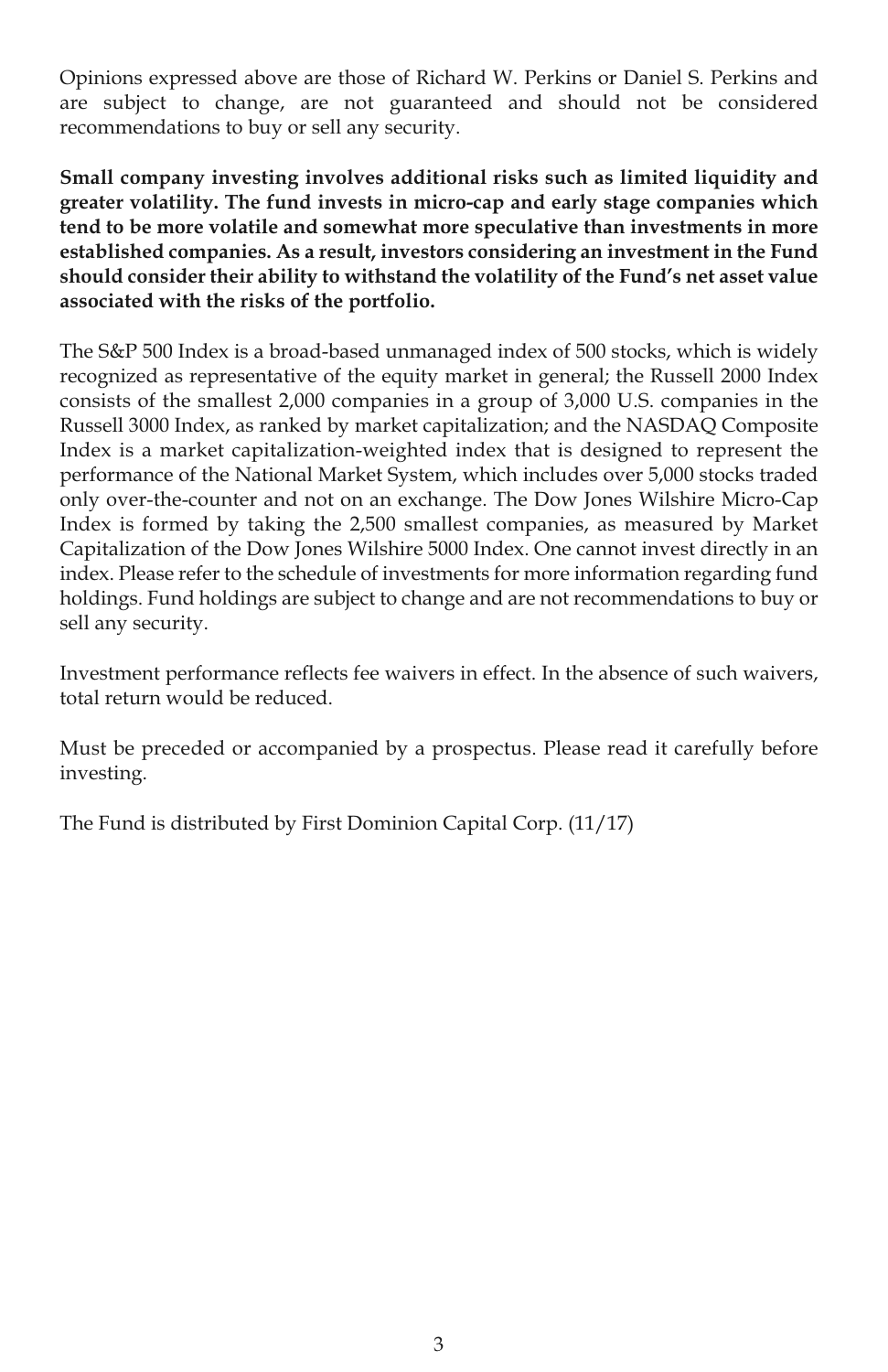#### **Important Disclosure Statement**

*The Fund's prospectus contains important information about the Fund's investment objectives, potential risks, management fees, charges and expenses, and other information and should be read and considered carefully before investing. The Fund's past performance does not guarantee future results. The investment return and principal value of an investment in the Fund will fluctuate so that an investor's shares, when redeemed, may be worth more or less than their original cost. You may obtain a current copy of the Fund's prospectus by calling 1-800-673-0550. Distributed by First Dominion Capital Corp., Richmond, VA.*

*Current performance of the Fund may be lower or higher than the performance quoted. Performance data current to the most recent month end may be obtained by calling 1-800- 673-0550. Information provided with respect to the Fund's Portfolio Holdings, Sector Weightings, Number of Holdings and Expense Ratios are as of September 30, 2017 and are subject to change at any time.*

*Stated performance in the Fund was achieved at some or all points during the period by Perkins Capital Management, Inc. ("Perkins"), the investment advisor to the Fund. Perkins waived or reimbursed part of the Fund's total expenses. Had Perkins not waived or reimbursed expenses of the Fund, the Fund's performance would have been lower.*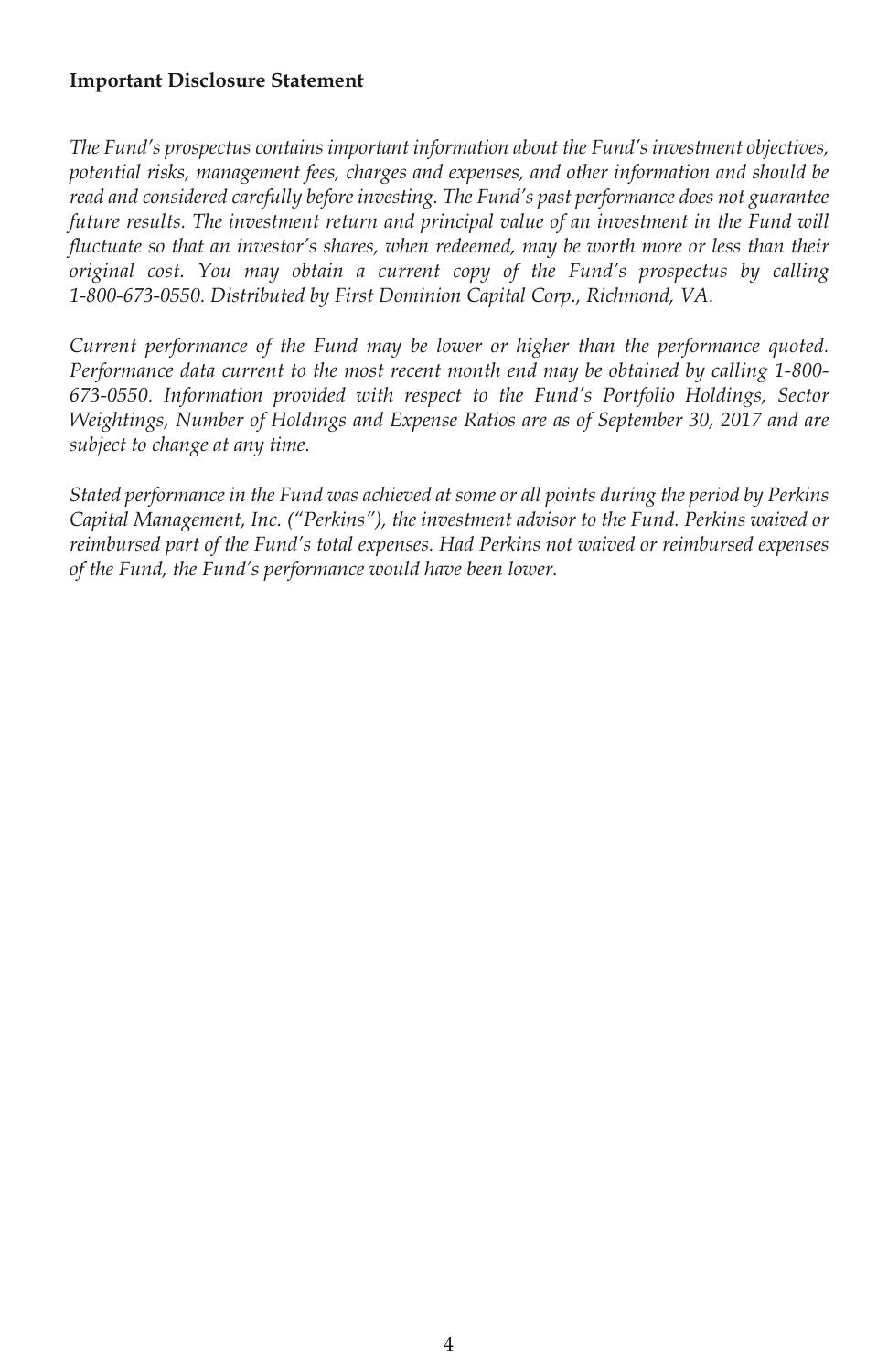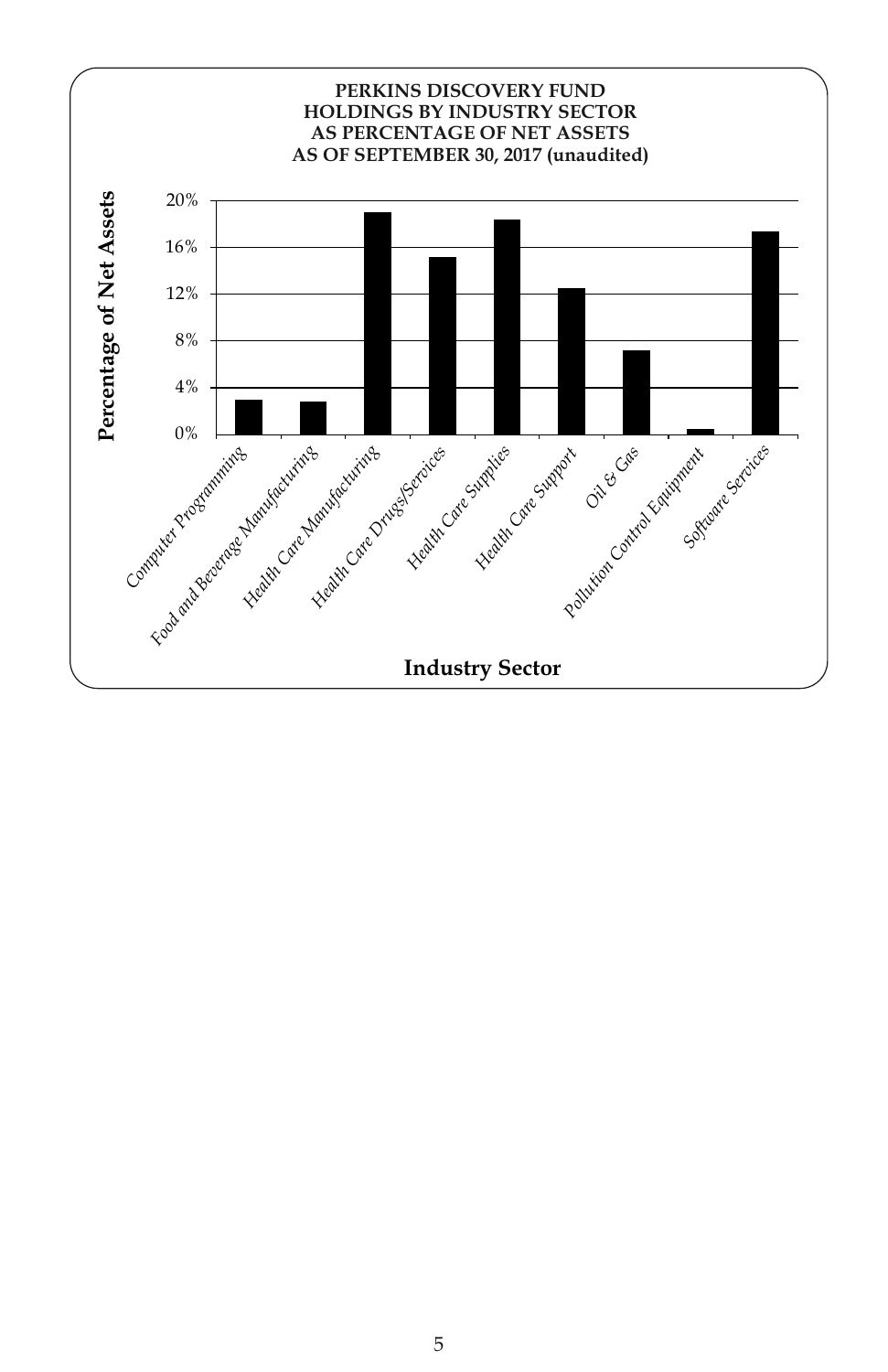## **PERKINS DISCOVERY FUND SCHEDULE OF INVESTMENTS September 30, 2017 (unaudited)**

|                                                  |               | Fair          |
|--------------------------------------------------|---------------|---------------|
|                                                  | <b>Shares</b> | Value         |
| <b>COMMON STOCKS - 96.15%</b>                    |               |               |
| <b>COMPUTER PROGRAMMING - 2.97%</b>              |               |               |
| USA Technologies, Inc.*                          | 35,000        | 218,750<br>\$ |
| <b>FOOD &amp; BEVERAGE MANUFACTURING - 2.86%</b> |               |               |
| Craft Brew Alliance, Inc.*                       | 12,000        | 210,600       |
| <b>HEALTH CARE MANUFACTURING - 19.05%</b>        |               |               |
| AtriCure, Inc.*                                  | 25,000        | 559,250       |
| Cardiovascular Systems, Inc.*                    | 30,000        | 844,500       |
|                                                  |               | 1,403,750     |
| <b>HEALTH CARE DRUGS/SERVICES - 15.24%</b>       |               |               |
| BioScrip, Inc.*                                  | 55,000        | 151,250       |
| Depomed, Inc.*                                   | 25,000        | 144,750       |
| NeoGenomics, Inc.*                               | 50,000        | 556,500       |
| Vericel Corp.*                                   | 45,000        | 270,000       |
|                                                  |               | 1,122,500     |
| <b>HEALTH CARE SUPPLIES - 18.39%</b>             |               |               |
| Antares Pharma, Inc.*                            | 40,000        | 129,600       |
| AxoGen Corp.*                                    | 50,000        | 967,500       |
| Cogentix Medical, Inc.*                          | 55,000        | 140,800       |
| IRIDEX Corp.*                                    | 12,500        | 117,125       |
|                                                  |               | 1,355,025     |
| <b>HEALTH CARE SUPPORT - 12.53%</b>              |               |               |
| BioTelemetry, Inc.*                              | 15,000        | 495,000       |
| Rockwell Medical, Inc.*                          | 50,000        | 428,000       |
|                                                  |               | 923,000       |
| OIL & GAS - 7.22%                                |               |               |
| Ring Energy, Inc.*                               | 10,000        | 144,900       |
| SRC Energy, Inc.*                                | 40,000        | 386,800       |
|                                                  |               | 531,700       |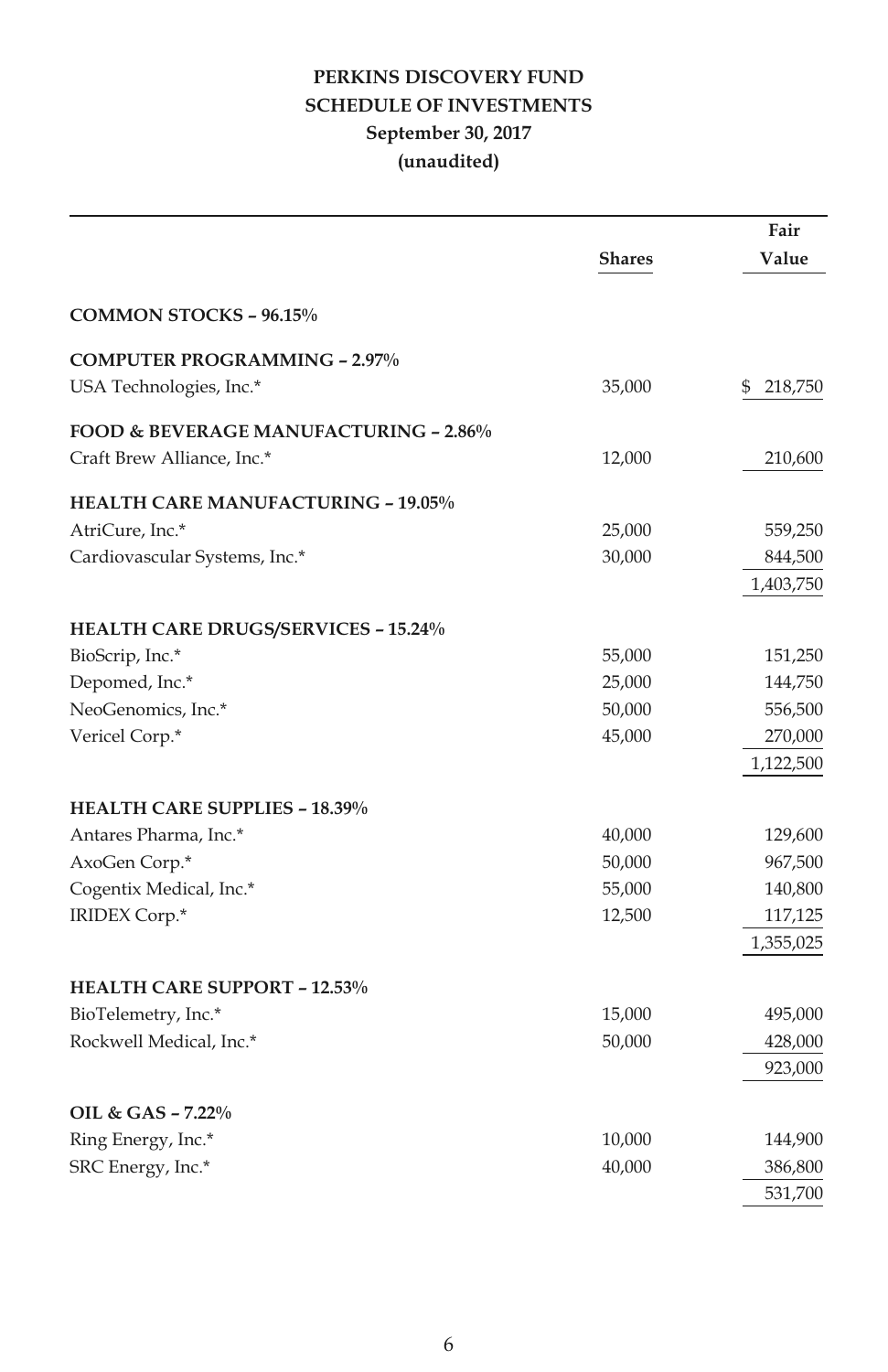## **PERKINS DISCOVERY FUND SCHEDULE OF INVESTMENTS – continued September 30, 2017 (unaudited)**

|                                                                             |               | Fair         |
|-----------------------------------------------------------------------------|---------------|--------------|
|                                                                             | <b>Shares</b> | Value        |
| <b>POLLUTION CONTROL EQUIPMENT - 0.50%</b>                                  |               |              |
| LigTech International, Inc.*                                                | 100,000       | 37,000<br>\$ |
| <b>SOFTWARE SERVICES - 17.39%</b>                                           |               |              |
| Digital Turbine, Inc.*                                                      | 50,000        | 75,500       |
| ePlus, Inc.*                                                                | 10,000        | 924,500      |
| InnerWorkings, Inc.*                                                        | 25,000        | 281,250      |
|                                                                             |               | 1,281,250    |
| TOTAL COMMON STOCKS - 96.15%                                                |               |              |
| (Cost: \$3,087,543)                                                         |               | 7,083,575    |
| <b>SHORT TERM INVESTMENT - 6.18%</b>                                        |               |              |
| Fidelity Investments Money Market Fund 0.92%                                |               |              |
| (Cost: \$455,054)                                                           | 455,054       | 455,054      |
| TOTAL INVESTMENTS - 102.33%                                                 |               |              |
| (Cost: \$3,542,597)                                                         |               | 7,538,629    |
| Liabilities, in excess of other assets $- (2.33)\%$                         |               | (171, 278)   |
| <b>NET ASSETS - 100.00%</b>                                                 |               | \$7,367,351  |
| *Non-Income producing.<br>**Effective 7 day yield as of September 30, 2017. |               |              |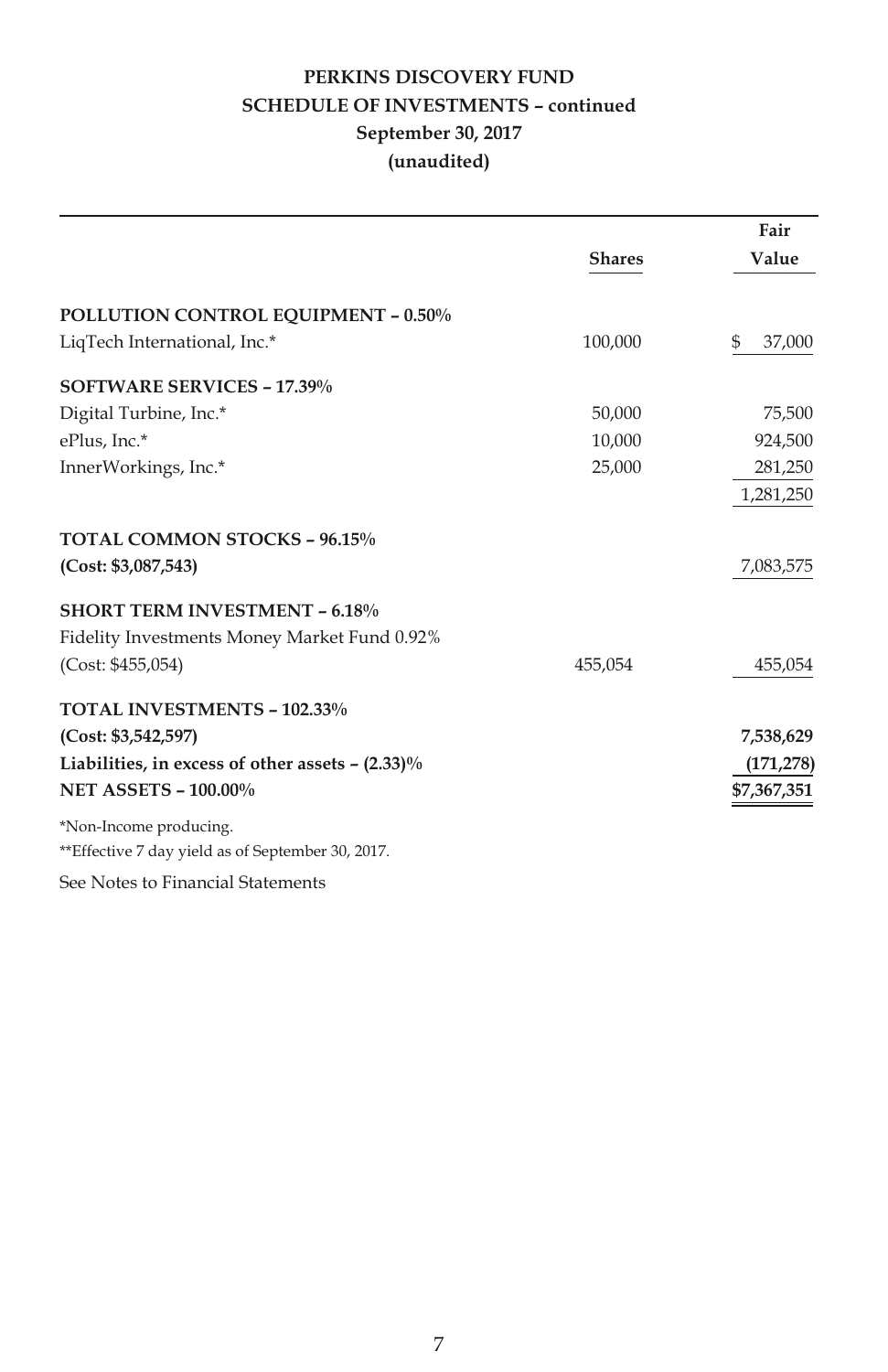## **PERKINS DISCOVERY FUND STATEMENT OF ASSETS AND LIABILITIES September 30, 2017 (unaudited)**

| <b>ASSETS</b>                                                         |             |
|-----------------------------------------------------------------------|-------------|
| Investments at fair value (identified cost of \$3,542,597) (Note 1)   | \$7,538,629 |
| Receivable for capital stock sold                                     | 58          |
| Dividends and interest receivable                                     | 369         |
| Prepaid expenses                                                      | 11,595      |
| <b>TOTAL ASSETS</b>                                                   | 7,550,651   |
| <b>LIABILITIES</b>                                                    |             |
| Payable for capital stock purchased                                   | 10,226      |
| Payable for securities purchased                                      | 144,463     |
| Accrued advisory fees                                                 | 455         |
| Accrued 12b-1 fees                                                    | 9,971       |
| Accrued administration, transfer agent and accounting fees            | 5,646       |
| Accrued professional fees                                             | 10,405      |
| Other accrued expenses                                                | 2,134       |
| <b>TOTAL LIABILITIES</b>                                              | 183,300     |
| <b>NET ASSETS</b>                                                     | \$7,367,351 |
| <b>Net Assets Consist of:</b>                                         |             |
| Paid-in-capital                                                       | \$4,057,174 |
| Accumulated undistributed net investment income (loss)                | (121,761)   |
| Accumulated net realized gain (loss) on investments                   | (564,094)   |
| Net unrealized appreciation (depreciation) of investments             | 3,996,032   |
| <b>Net Assets</b>                                                     | \$7,367,351 |
| <b>NET ASSET VALUE PER SHARE</b>                                      |             |
| <b>Investor Class Shares:</b>                                         |             |
| Net Assets                                                            | \$7,367,351 |
| Shares Outstanding (unlimited number of shares of beneficial interest |             |
| authorized without par value)                                         | 185,528     |
| Net Asset Value and Offering Price Per Share                          | \$<br>39.71 |
| Redemption Price Per Share*                                           | \$<br>39.31 |
|                                                                       |             |

\*Redemption Price includes fee of 1% per share on the proceeds redeemed within 45 days of purchase.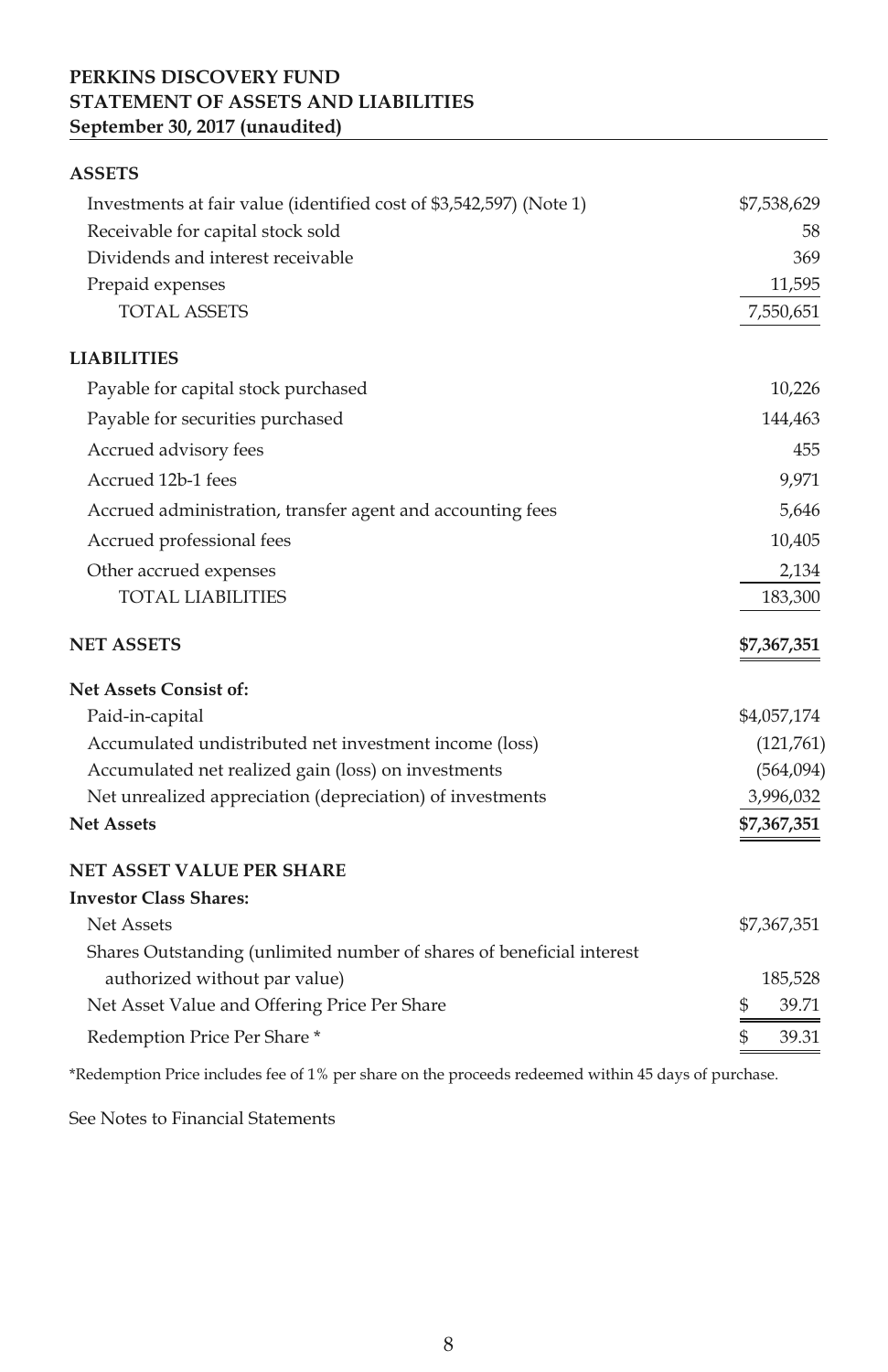## **PERKINS DISCOVERY FUND STATEMENT OF OPERATIONS Six months ended September 30, 2017 (unaudited)**

## **INVESTMENT INCOME**

| Dividend                                                 | \$<br>3,750 |
|----------------------------------------------------------|-------------|
| Interest                                                 | 1,603       |
| Total investment income                                  | 5,353       |
| <b>EXPENSES</b>                                          |             |
| Investment management fees (Note 2)                      | 34,461      |
| 12b-1 fees (Note 2)                                      | 8,615       |
| Recordkeeping and administrative services (Note 2)       | 8,009       |
| Accounting fees (Note 2)                                 | 10,702      |
| Custody fees                                             | 1,657       |
| Transfer agent fees (Note 2)                             | 7,864       |
| Professional fees                                        | 18,502      |
| Filing and registration fees                             | 7,412       |
| <b>Trustee</b> fees                                      | 2,437       |
| Compliance fees                                          | 3,738       |
| Shareholder reports                                      | 4,295       |
| Shareholder servicing                                    | 1,195       |
| Insurance                                                | 1,543       |
| Other                                                    | 4,627       |
| Total expenses                                           | 115,057     |
| Management fee waivers (Note 2)                          | (28,904)    |
| Net Expenses                                             | 86,153      |
| Net investment income (loss)                             | (80, 800)   |
| REALIZED AND UNREALIZED GAIN (LOSS) ON INVESTMENTS       |             |
| Net realized gain (loss) on investments                  | 361,095     |
| Net increase (decrease) in unrealized appreciation       |             |
| (depreciation) of investments                            | 913,972     |
| Net realized and unrealized gain (loss) on investments   | 1,275,067   |
| <b>INCREASE (DECREASE) IN NET ASSETS FROM OPERATIONS</b> | \$1,194,267 |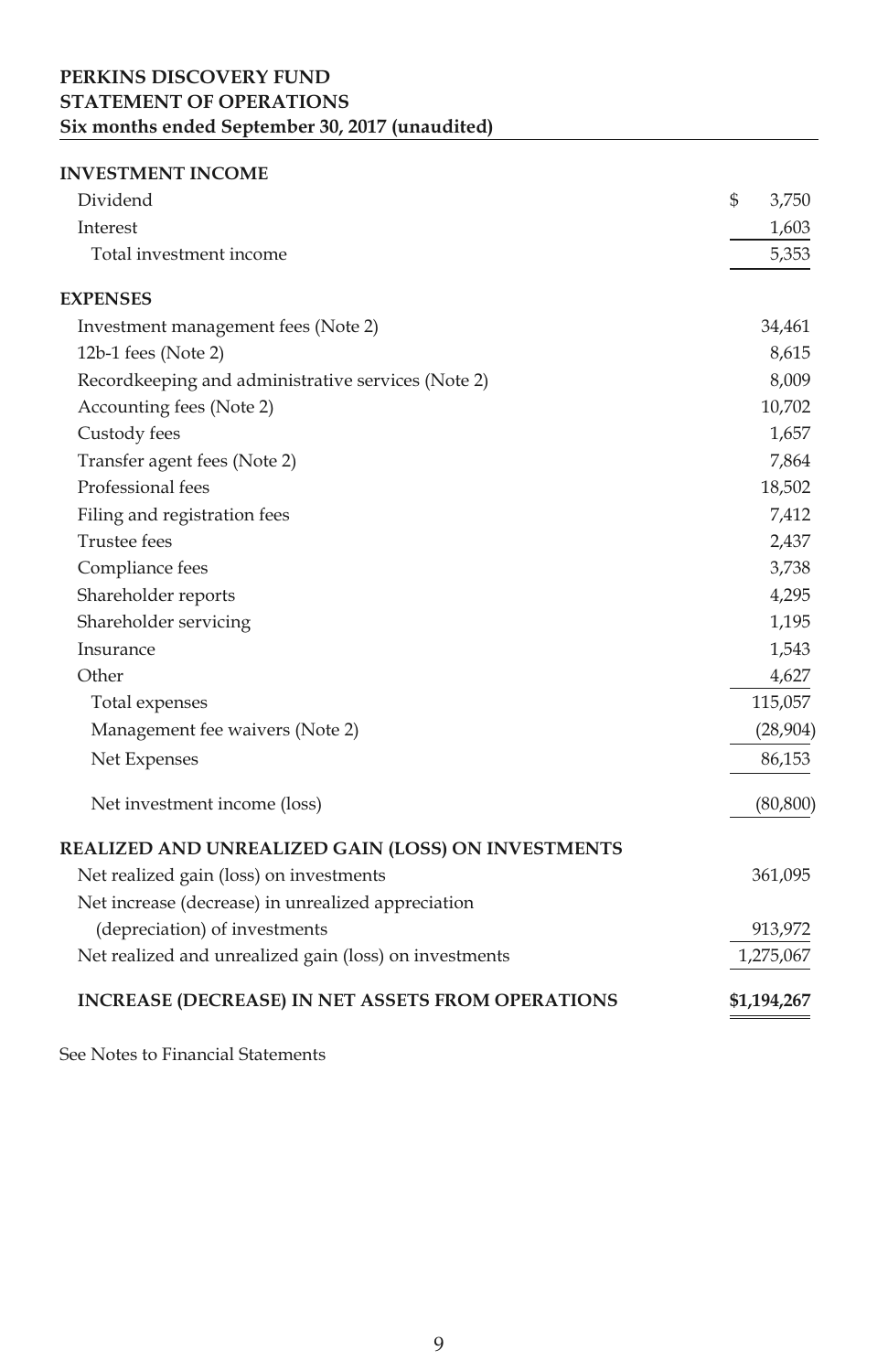### **PERKINS DISCOVERY FUND STATEMENTS OF CHANGES IN NET ASSETS**

|                                                    | Six months ended<br>September 30, 2017<br>(unaudited) | Year ended<br>March 31, 2017 |
|----------------------------------------------------|-------------------------------------------------------|------------------------------|
| Increase (decrease) in Net Assets                  |                                                       |                              |
| <b>OPERATIONS</b>                                  |                                                       |                              |
| Net investment income (loss)                       | \$<br>(80, 800)                                       | \$ (157,858)                 |
| Net realized gain (loss) on investments            | 361,095                                               | 633,153                      |
| Net increase (decrease) in unrealized appreciation |                                                       |                              |
| (depreciation) of investments                      | 913,972                                               | 811,093                      |
| Increase (decrease) in net assets from operations  | 1,194,267                                             | 1,286,388                    |
| <b>CAPITAL STOCK TRANSACTIONS (NOTE 5)</b>         |                                                       |                              |
| Shares sold                                        | 46,332                                                | 382,559                      |
| Shares redeemed                                    | (314, 390)                                            | (1,405,514)                  |
| Increase (decrease) in net assets from             |                                                       |                              |
| capital stock transactions                         | (268,058)                                             | (1,022,955)                  |
| <b>NET ASSETS</b>                                  |                                                       |                              |
| Increase (decrease) during period                  | 926,209                                               | 263,433                      |
| Beginning of period                                | 6,441,142                                             | 6,177,709                    |
| End of period*                                     | \$7,367,351                                           | \$6,441,142                  |
| * Includes undistributed net investment            |                                                       |                              |
| income (loss) of:                                  | (121,761)<br>\$                                       | (40,961<br>5                 |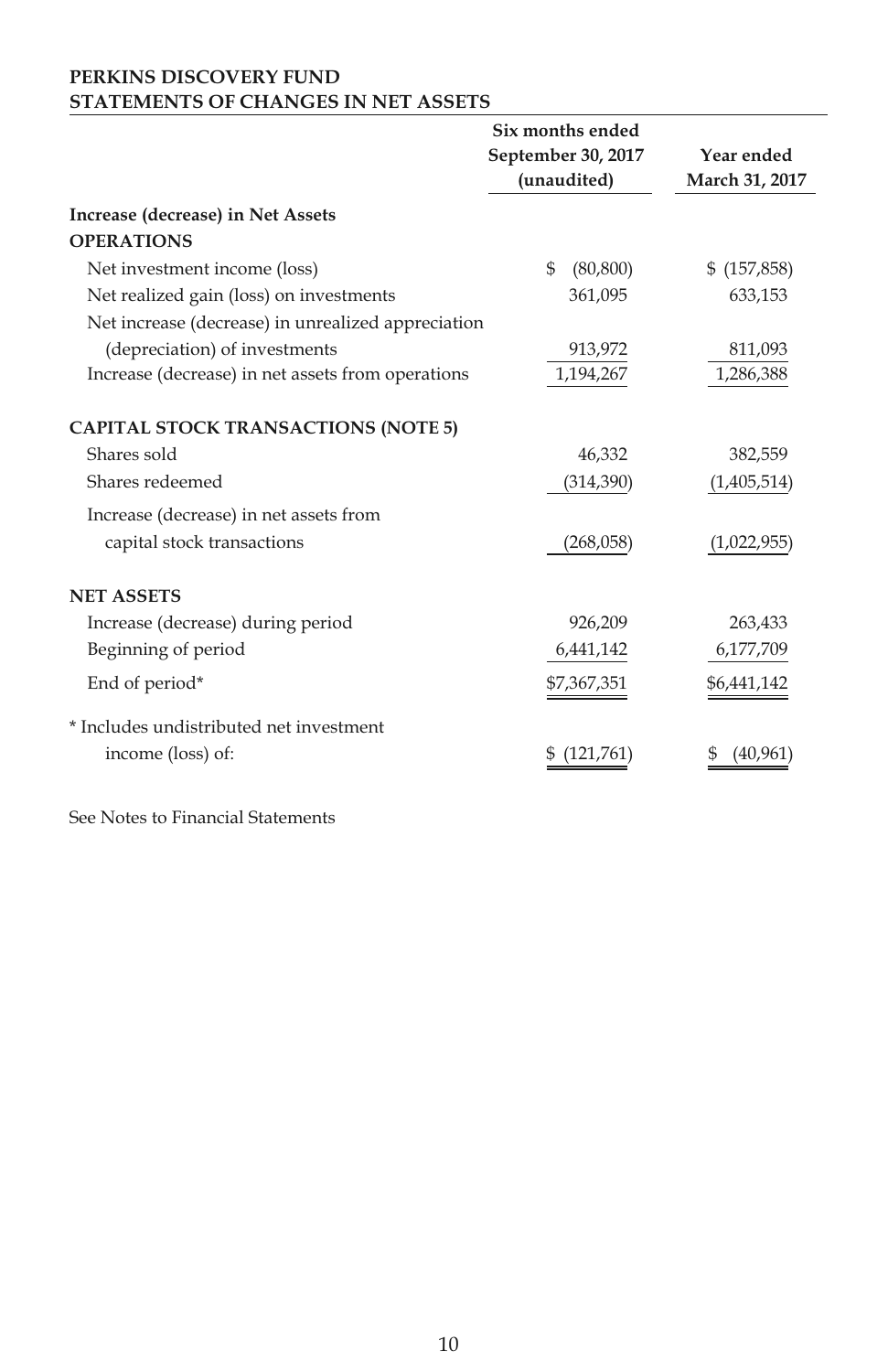#### **PERKINS DISCOVERY FUND FINANCIAL HIGHLIGHTS SELECTED PER SHARE DATA THROUGHOUT EACH PERIOD**

|                                                                                                                                | Six months<br>ended               |    |            |    |             |                              |             |      |            |
|--------------------------------------------------------------------------------------------------------------------------------|-----------------------------------|----|------------|----|-------------|------------------------------|-------------|------|------------|
|                                                                                                                                | September 30, 2017<br>(unaudited) |    | 2017       |    | 2016        | Year Ended March 31,<br>2015 | 2014        |      | 2013       |
| Net asset value,<br>beginning of period                                                                                        | 33.39<br>S                        | S  | 27.52      | S  | 37.54       | \$<br>38.98                  | \$<br>30.23 | S    | 25.99      |
| <b>Investment activities</b><br>Net investment<br>income $(logs)$ <sup>(1)</sup><br>Net realized and<br>unrealized gain (loss) | (0.42)                            |    | (0.75)     |    | (0.67)      | (0.71)                       | (0.62)      |      | (0.34)     |
| on investments                                                                                                                 | 6.74                              |    | 6.62       |    | (9.35)      | (0.73)                       | 9.37        |      | 4.98       |
| <b>Total from investment</b><br>activities                                                                                     | 6.32                              |    | 5.87       |    | (10.02)     | (1.44)                       | 8.75        |      | 4.64       |
| <b>Distributions</b><br>Net investment                                                                                         |                                   |    |            |    |             |                              |             |      |            |
| income                                                                                                                         |                                   |    |            |    |             |                              |             |      | (0.40)     |
| <b>Total distributions</b>                                                                                                     |                                   |    |            |    |             |                              |             |      | (0.40)     |
| Paid-in capital from<br>redemption fees                                                                                        |                                   |    |            |    | (2)         |                              |             |      |            |
| Net asset value,<br>end of period                                                                                              | 39.71                             |    | 33.39      |    | 27.52       | \$<br>37.54                  | \$<br>38.98 | \$   | 30.23      |
| <b>Total Return</b>                                                                                                            | 18.93%**                          |    | 21.33%     |    | $(26.69\%)$ | $(3.69\%)$                   | 28.94%      |      | 18.10%     |
| Ratios/Supplemental Data                                                                                                       |                                   |    |            |    |             |                              |             |      |            |
| Ratio to average net assets                                                                                                    |                                   |    |            |    |             |                              |             |      |            |
| Expenses, gross<br>Expenses, net of                                                                                            | $3.34\%*$                         |    | 3.31%      |    | 3.27%       | 2.84%                        | 2.83%       |      | 3.18%      |
| waiver (Note 2)<br>Net investment                                                                                              | $2.50\%*$                         |    | 2.42%      |    | 2.25%       | 2.16%                        | 2.00%       |      | 2.00%      |
| income (loss)                                                                                                                  | $(2.34\%)*$                       |    | $(2.29\%)$ |    | $(2.01\%)$  | $(1.96\%)$                   | $(1.81\%)$  |      | $(1.30\%)$ |
| Portfolio turnover rate                                                                                                        | $6.27\%**$                        |    | 17.80%     |    | 2.20%       | 21.13%                       | 23.98%      |      | 12.97%     |
| Net assets, end of<br>period (000's)                                                                                           | \$<br>7,367                       | \$ | 6,441      | \$ | $6,178$ \$  | 9,619                        | \$12,602    | - \$ | 10,491     |

(1) Per share amounts calculated using the average shares outstanding the period.

(2) Less than \$0.01 per share.

\* Annualized

\*\* Not annualized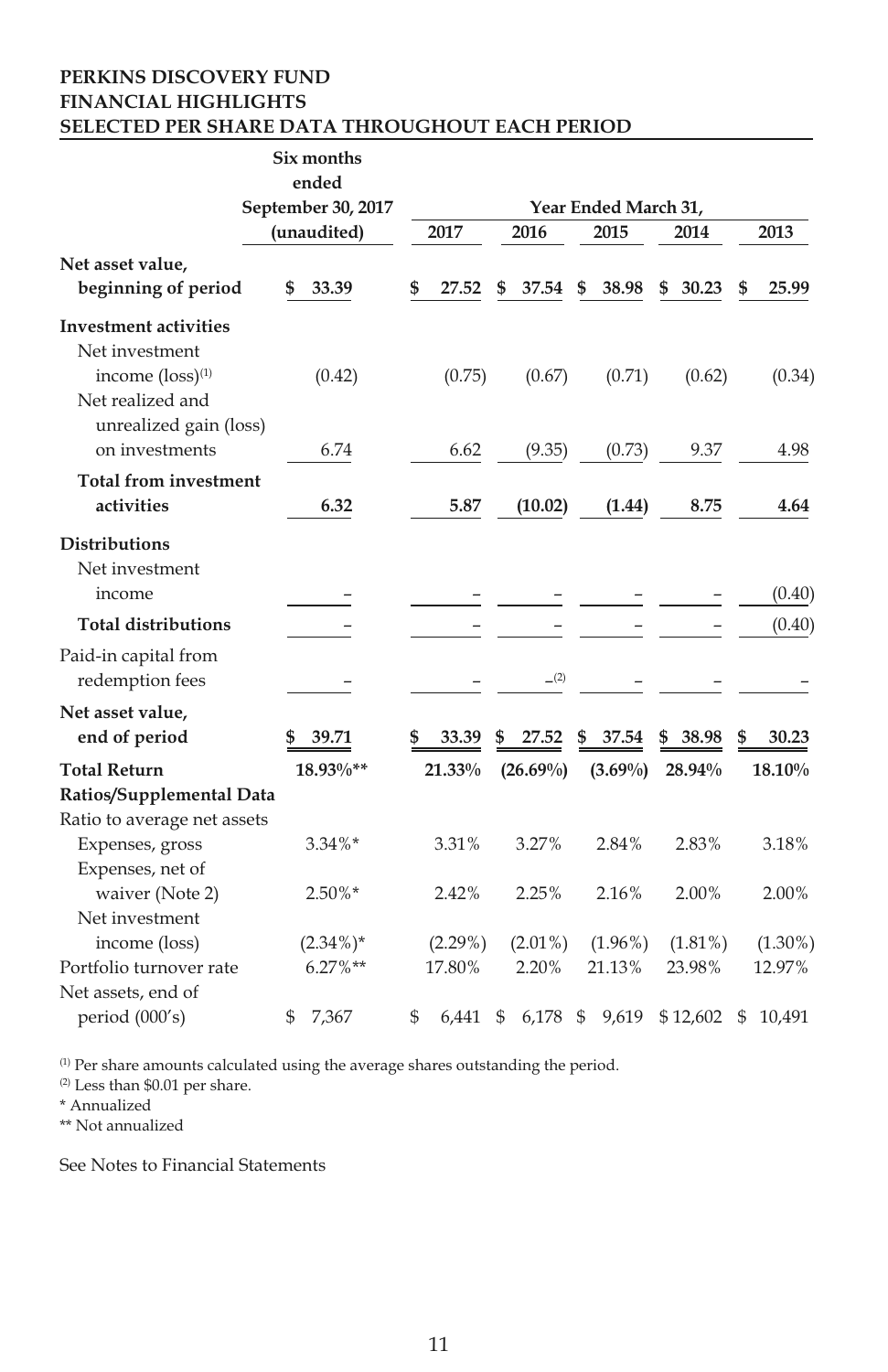## **NOTE 1 – ORGANIZATION AND SIGNIFICANT ACCOUNTING POLICIES**

The Perkins Discovery Fund (the "Fund") is a diversified series of the World Funds Trust ("WFT"), which is registered under The Investment Company Act of 1940, as amended, as an open-end management company. WFT was organized as a Delaware statutory trust on April 9, 2007. The Fund was established on April 9, 1998 as a series of Professionally Managed Portfolios. On October 26, 2012, the Fund reorganized as a separate series of WFT.

The Fund's objective is to seek long-term capital appreciation.

The following is a summary of significant accounting policies consistently followed by the Fund. The policies are in conformity with accounting principles generally accepted in the United States of America ("GAAP"). The Fund follows the investment company accounting and reporting guidance of the Financial Accounting Standards Board ("FASB") Accounting Standard Codification Topic 946 "Financial Services – Investment Companies".

#### **Security Valuation**

The Fund's securities are valued at current market prices. Investments in securities traded on the national securities exchanges or included in the NASDAQ National Market System are valued at the last reported sale price. Other securities traded in the over-the-counter market and listed securities for which no sales are reported on a given date are valued at the last reported bid price. Short-term debt securities (less than 60 days to maturity) are valued at their fair value using amortized cost. Other assets for which market prices are not readily available are valued at their fair value as determined in good faith under procedures set by the Board. Generally, trading in corporate bonds, U.S. government securities and money market instruments is substantially completed each day at various times before the scheduled close of the NYSE. The value of these securities used in computing the NAV is determined as of such times.

The Fund has a policy that contemplates the use of fair value pricing to determine the net asset value ("NAV") per share of the Fund when market prices are unavailable as well as under special circumstances, such as: (i) if the primary market for a portfolio security suspends or limits trading or price movements of the security; and (ii) when an event occurs after the close of the exchange on which a portfolio security is principally traded that is likely to have changed the value of the security. Since most of the Fund's investments are traded on U.S. securities exchanges, it is anticipated that the use of fair value pricing will be limited.

When the Fund uses fair value pricing to determine the NAV per share of the Fund, securities will not be priced on the basis of quotations from the primary market in which they are traded, but rather may be priced by another method that the Board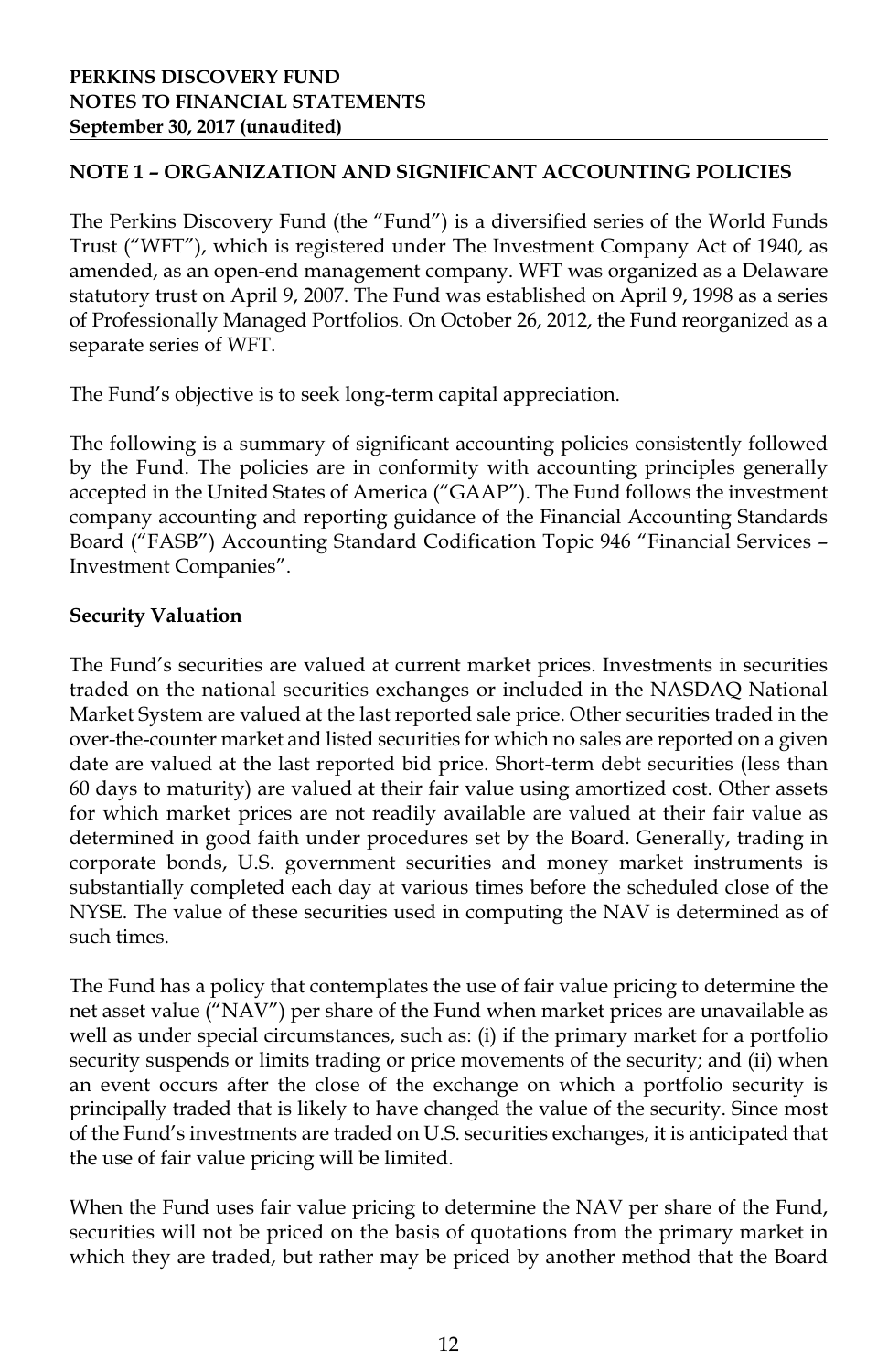#### **PERKINS DISCOVERY FUND NOTES TO FINANCIAL STATEMENTS – continued September 30, 2017 (unaudited)**

believes accurately reflects fair value. Any method used will be approved by the Board and results will be monitored to evaluate accuracy. The Fund's policy is intended to result in a calculation of the Fund's NAV that fairly reflects security values as of the time of pricing. However, fair values determined pursuant to the Fund's procedures may not accurately reflect the price that the Fund could obtain for a security if it were to dispose of that security as of the time of pricing.

The Fund has adopted fair valuation accounting standards that establish an authoritative definition of fair value and set out a hierarchy for measuring fair value. These standards require additional disclosures about the various inputs used to develop the measurements of fair value. These inputs are summarized in the three broad levels listed below.

Various inputs are used in determining the value of a Fund's investments. GAAP established a three-tier hierarchy of inputs to establish a classification of fair value measurements for disclosure purposes. Level 1 includes quoted prices in active markets for identical securities. Level 2 includes other significant observable market-based inputs (including quoted prices for similar securities, interest rates, prepayment speeds, credit risk, etc.). Level 3 includes significant unobservable inputs (including the Fund's own assumptions in determining fair value of investments).

The inputs or methodology used for valuing securities are not necessarily an indication of the risk associated with investing in those securities.

The following is a summary of the inputs used to value the Fund's investments as of September 30, 2017:

|                        | Level 1<br>Quoted | Level 2<br>Other<br>Significant<br>Observable | Level 3<br>Significant<br>Unobservable |             |
|------------------------|-------------------|-----------------------------------------------|----------------------------------------|-------------|
|                        | <b>Prices</b>     | Inputs                                        | Inputs                                 | Total       |
| Common Stocks          | \$7,083,575       | \$–                                           | \$–                                    | \$7,083,575 |
| Short term Investments | 455,054           |                                               |                                        | 455,054     |
|                        | \$7,538,629       | \$–                                           | \$–                                    | \$7,538,629 |

Refer to the Fund's Schedule of Investments for a listing of the securities by type and industry.

There were no transfers into or out of any levels during the six months ended September 30, 2017. The Fund recognizes transfers between fair value hierarchy levels at the end of the reporting period. The Fund held no Level 3 securities at any time during the year ended September 30, 2017.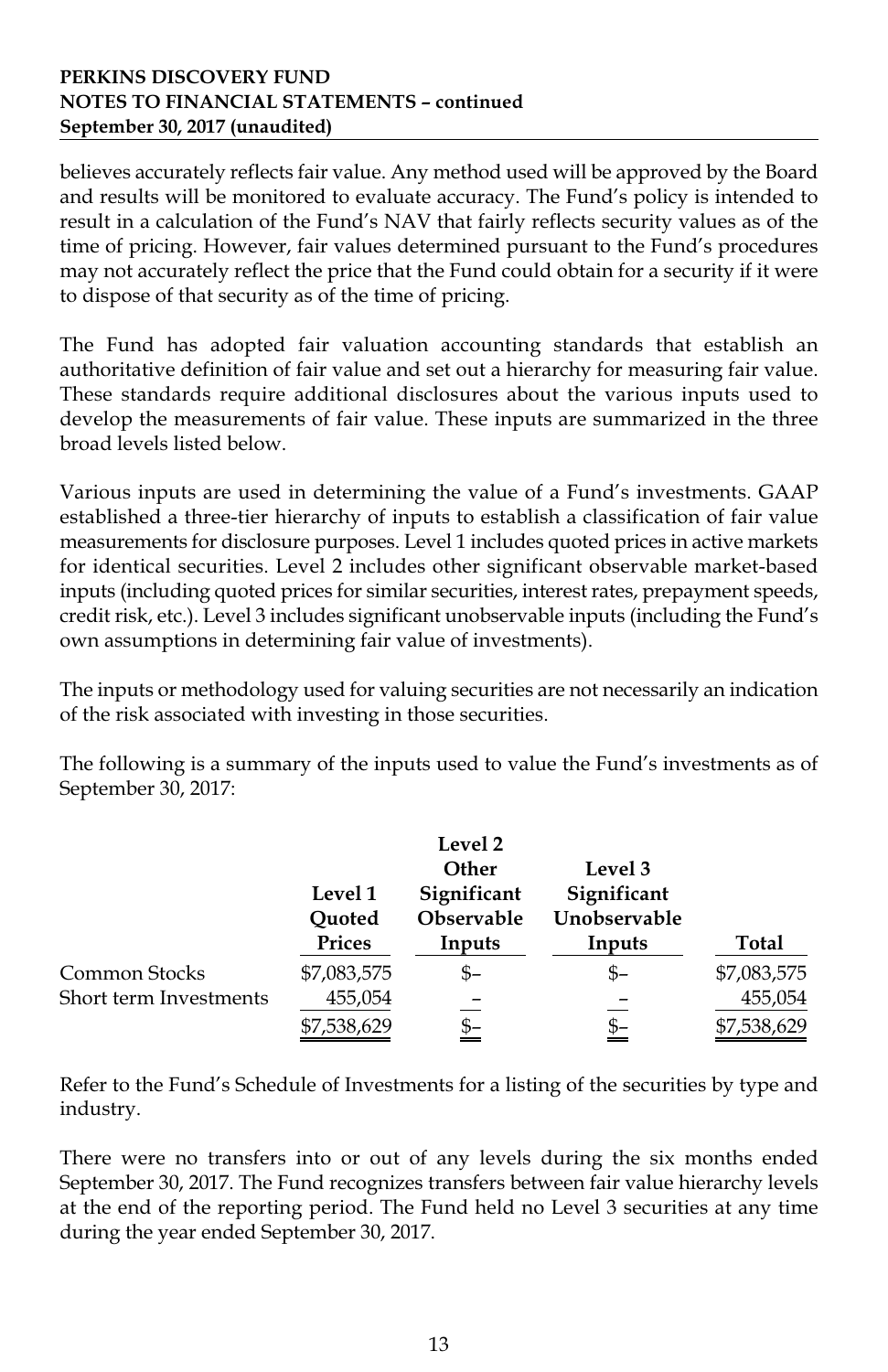#### **Security Transactions and Income**

Security transactions are accounted for on the trade date. The cost of securities sold is determined generally on specific identification basis. Realized gains and losses from security transactions are determined on the basis of identified cost for book and tax purposes. Dividends are recorded on the ex-dividend date. Interest income is recorded on an accrual basis.

## **Cash and Cash Equivalents**

Cash and cash equivalents consist of overnight deposits with the custodian bank which earn interest at the current market rate.

## **Accounting Estimates**

In preparing financial statements in conformity with GAAP, management makes estimates and assumptions that affect the reported amounts of assets and liabilities at the date of the financial statements, as well as the reported amounts of revenues and expenses during the reporting period. Actual results could differ from those estimates.

## **Federal Income Taxes**

The Fund intends to comply with the requirements of the Internal Revenue Code applicable to regulated investment companies and to distribute all of its taxable income to its shareholders. The Fund also intends to distribute sufficient net investment income and net capital gains, if any, so that it will not be subject to excise tax on undistributed income and gains. Therefore, no federal income tax or excise provision is required.

Management has reviewed the Fund's tax positions for each of the open tax years (2015-2017) or expected to be taken in the Fund's 2018 tax returns and has concluded that no liability for unrecognized tax benefits should be recorded related to uncertain tax positions taken in the Fund's tax returns. The Fund has no examinations in progress and management is not aware of any tax positions for which it is reasonably possible that the total amounts of unrecognized tax benefits will significantly change.

## **Reclassification of Capital Accounts**

GAAP requires that certain components of net assets relating to permanent differences be reclassified between financial and tax reporting. For the six months ended September 30, 2017, there were no such classifications.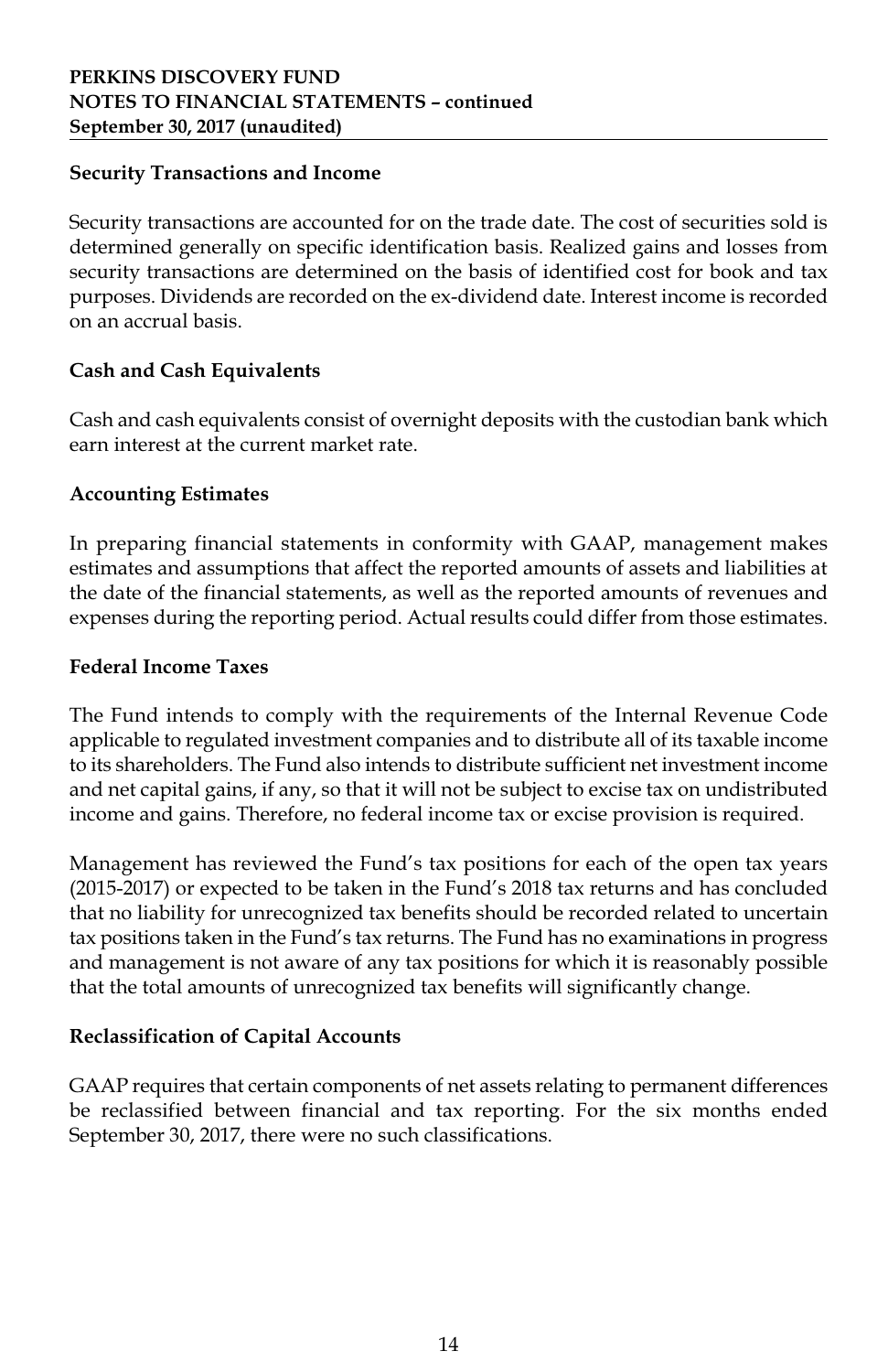## **NOTE 2 – INVESTMENT ADVISORY AND DISTRIBUTION AGREEMENTS AND OTHER TRANSACTIONS WITH AFFILIATES**

Pursuant to an Investment Advisory Agreement, the Advisor, Perkins Capital Management, Inc. ("Perkins") provides investment services for an annual fee of 1.00% of average daily net assets of the Fund.

Perkins received and waived investment management fees and reimbursed expenses for the six months ended September 30, 2017 as follows:

| <b>Fee Earned</b> | <b>Fee Waived</b> | <b>Expenses Reimbursed</b> |
|-------------------|-------------------|----------------------------|
| \$34,461          | \$28,904          |                            |

Perkins has contractually agreed to reduce its fees and/or pay Fund expenses (excluding interest, expenses incurred under a plan of distribution adopted pursuant to Rule 12b-1 under the 1940 Act, taxes, acquired fund fees and expenses, brokerage commissions, dividend expenses on short sales and other expenditures which are capitalized in accordance with GAAP, other extraordinary expenses not incurred in the ordinary course of such Fund's business,) in order to limit Total Annual Fund Operating Expenses After Fee Waiver and/or Expense Reimbursement for shares of the Fund to 2.25% of the Fund's average net assets (the "Expense Cap"). The Expense Cap will remain in effect until at least July 31, 2018. The Agreement may be terminated at any time by the Board upon 60 days' notice to Perkins, or by Perkins with the consent of the Board. Each waiver or reimbursement of an expense by Perkins is subject to repayment by the Fund within the three fiscal years following the fiscal year in which the expense was incurred, provided that the Fund is able to make the repayment without exceeding the expense limitation in place at the time of the waiver or reimbursement and at the time the waiver or reimbursement is recouped.

The total amount of recoverable reimbursements for the Fund as of September 30, 2017, and expiration dates was as follows:

| <b>Recoverable Reimbursements and Expiration Dates</b> |          |          |          |           |  |  |
|--------------------------------------------------------|----------|----------|----------|-----------|--|--|
| 2018                                                   | 2019     | 2020     | 2021     | Total     |  |  |
| \$72,133                                               | \$81,786 | \$61.169 | \$28,904 | \$243,992 |  |  |

The Fund has adopted a Distribution Plan (the "Plan") in accordance with Rule 12b-1 under the 1940 Act, providing for the payment of distribution and service fees to Perkins as Distribution Coordinator of the Fund. The Plan provides that the Fund may pay a fee to Perkins at an annual rate of up to 0.25% of average daily net assets of the Fund in consideration for distribution related services.

The Fund has adopted a shareholder service plan. Under a shareholder services plan, the Fund may pay an authorized firm up to 0.25% on an annualized basis of average daily net assets attributable to its customers who are shareholders. For this fee, the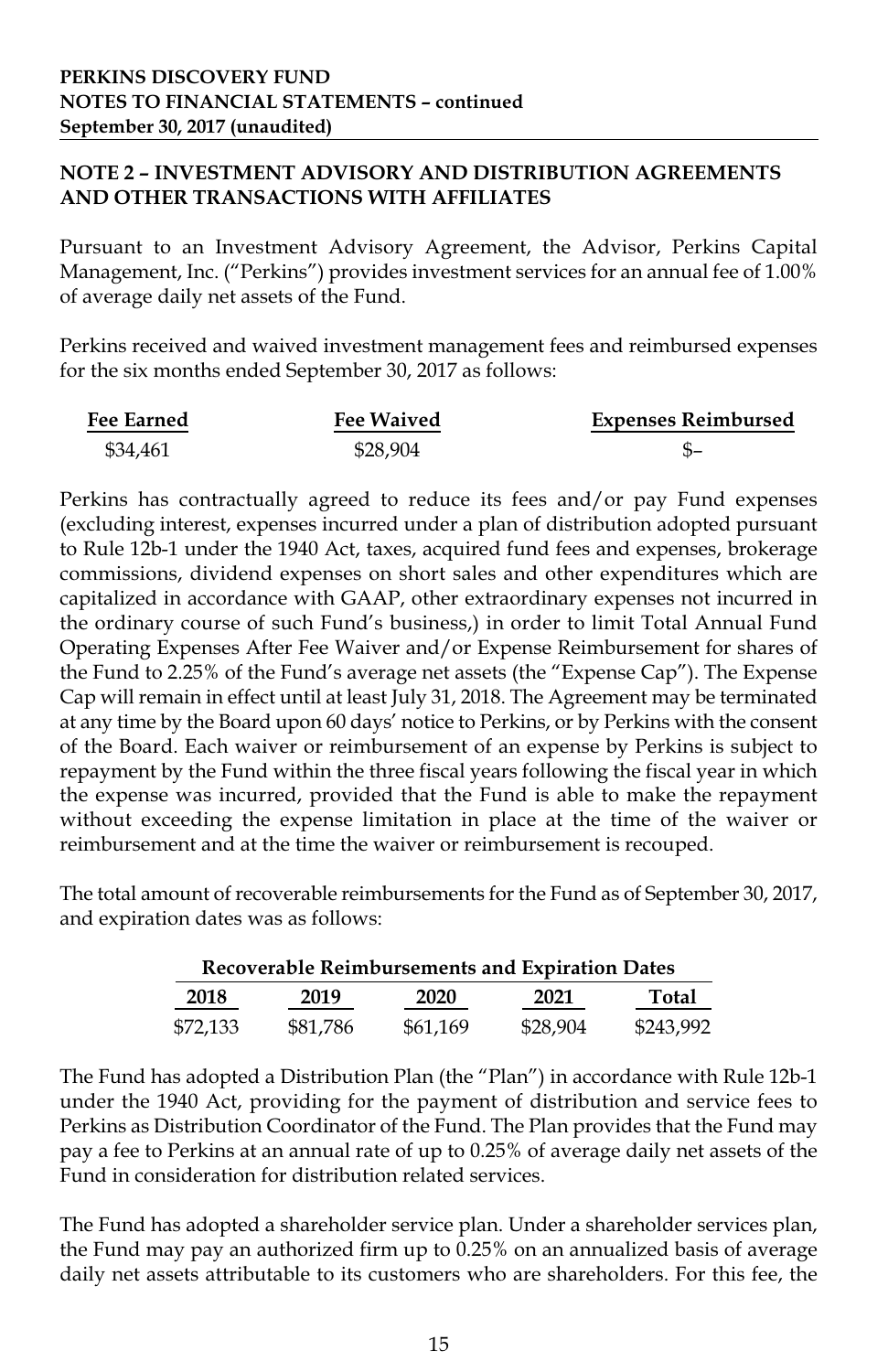#### **PERKINS DISCOVERY FUND NOTES TO FINANCIAL STATEMENTS – continued September 30, 2017 (unaudited)**

authorized firms may provide a variety of services, such as: 1) receiving and processing shareholder orders; 2) performing the accounting for the shareholder's account; 3) maintaining retirement plan accounts; 4) answering questions and handling correspondence for individual accounts; 5) acting as the sole shareholder of record for individual shareholders; 6) issuing shareholder reports and transaction confirmations; 7) executing daily investment "sweep" functions; and 8) furnishing investment advisory services.

For the six months ended September 30, 2017, the following expenses were incurred:

| <b>Class</b><br>Type of Plan |                             | <b>Fees Incurred</b> |
|------------------------------|-----------------------------|----------------------|
| Investor                     | $12b-1$                     | \$8.615              |
| Investor                     | <b>Shareholder Services</b> | \$1,195              |

First Dominion Capital Corp. ("FDCC") acts as the Fund's principal underwriter and distributor in the continuous public offering of the Fund's shares. For the six months ended September 30, 2017, FDCC received no commissions or underwriting fees from the sale of the Fund's shares.

Commonwealth Fund Services, Inc. ("CFS"), acts as the Fund's administrator, transfer and dividend disbursing agent and accounting agent. As administrator, CFS provides shareholder, recordkeeping, administrative and blue-sky filing services. For the six months ended September 30, 2017, the following fees were earned:

| Record Keeping & |                       |                         |
|------------------|-----------------------|-------------------------|
| Administration   | <b>Transfer Agent</b> | <b>Accounting Agent</b> |
| \$8,009          | \$7,864               | \$10,702                |

Certain officers of the Trust are also officers and/or directors of FDCC and CFS. Additionally, John H. Lively of the Law Offices of John H. Lively and Associates, Inc., a member of The 1940 Act Law Group™, serves as legal counsel to the Trust. John H. Lively, Secretary of the Trust, is the owner of the Law Offices of John H. Lively and Associates, Inc. Mr. Lively receives no special compensation from the Trust or the Fund for serving as an officer of the Trust.

#### **NOTE 3 – INVESTMENTS**

The cost of purchases and proceeds from the sales of securities other than short-term notes for the six months ended September 30, 2017, were as follows

| Purchases | <b>Sales</b> |
|-----------|--------------|
| \$413,879 | \$997,696    |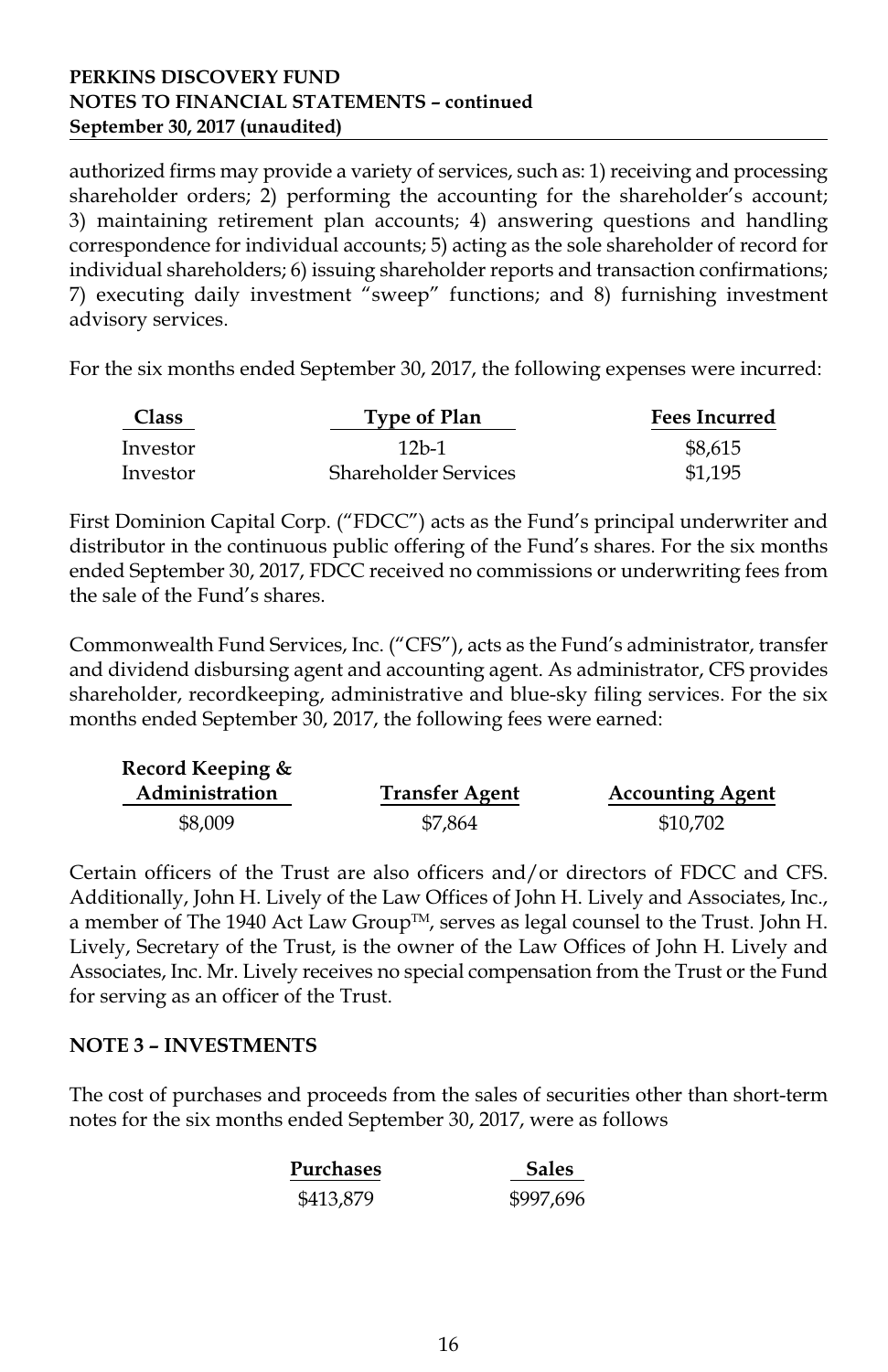## **NOTE 4 – DISTRIBUTIONS TO SHAREHOLDERS AND TAX COMPONENTS OF CAPITAL**

Distributions are determined on a tax basis and may differ from net investment income and realized capital gains for financial reporting purposes. Differences may be permanent or temporary. Permanent differences are reclassified among capital accounts in the financial statements to reflect their tax character. Temporary differences arise when certain items of income, expense, gain or loss are recognized in different periods for financial statement and tax purposes; these differences will reverse at some time in the future. Differences in classification may also result from the treatment of short-term gains as ordinary income for tax purposes.

During the six months ended September 30, 2017 and the year ended March 31, 2017, no distributions were paid.

As of September 30, 2017, the components of distributable earnings (accumulated loss) on a tax basis were as follows:

| Accumulated undistributed net investment loss             | \$(121,761) |
|-----------------------------------------------------------|-------------|
| Accumulated net realized gain (loss)                      | (564,094)   |
| Net unrealized appreciation (depreciation) on investments | 3,996,032   |
|                                                           | \$3,310,177 |

Under the Regulated Investment Company Modernization Act of 2010 ("2010 Act"), net capital losses recognized after December 31, 2010, may be carried forward indefinitely, and their character is retained as short-term and/or long-term losses. Under the laws in effect prior to the 2010 Act, pre-enactment net capital losses were carried forward for eight years and treated as short-term losses. As a transition rule, the 2010 Act requires that post-enactment net capital losses be used before preenactment net capital losses. As of March 31, 2017, the Fund has a capital loss carryforward of \$925,189 available to offset future capital gains. \$860,612 of the loss carryforward expires in 2018 and \$64,577 of short-term can be carried forward indefinitely.

Cost of securities for Federal Income tax purpose and the related tax-based net unrealized appreciation (depreciation) consists of:

|             | <b>Gross</b> | <b>Gross</b> | <b>Total Unrealized</b> |
|-------------|--------------|--------------|-------------------------|
|             | Unrealized   | Unrealized   | Appreciation            |
| Cost        | Appreciation | Depreciation | (Depreciation)          |
| \$3,542,597 | \$4,281,145  | \$(285,113)  | \$3,996,032             |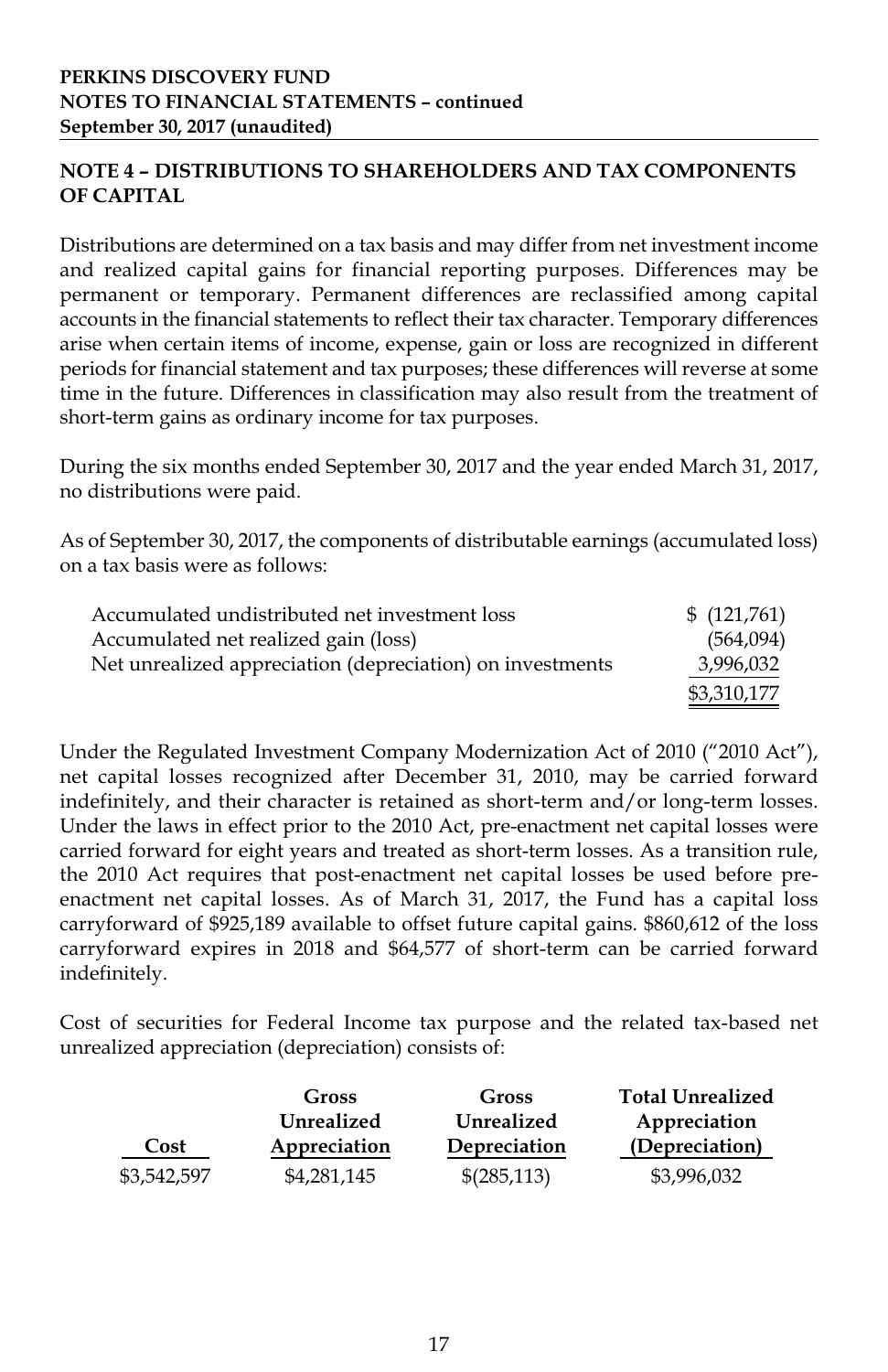## **NOTE 5 – TRANSACTIONS IN SHARES OF BENEFICIAL INTEREST**

Shares of beneficial interest transactions for the Fund were:

|                         | Six months ended                  |                              |  |
|-------------------------|-----------------------------------|------------------------------|--|
|                         | September 30, 2017<br>(unaudited) | Year ended<br>March 31, 2017 |  |
| Shares sold             | 1.283                             | 11,570                       |  |
| Shares redeemed         | (8,640)                           | (43,174)                     |  |
| Net increase (decrease) | 7,35.                             | (31,604)                     |  |

#### **NOTE 6 – SUBSEQUENT EVENTS**

Management has evaluated all transactions and events subsequent to the date of the statement of assets and liabilities through the date on which these financial statements were issued. Except as already included in the notes to these financial statements, no additional items require disclosure.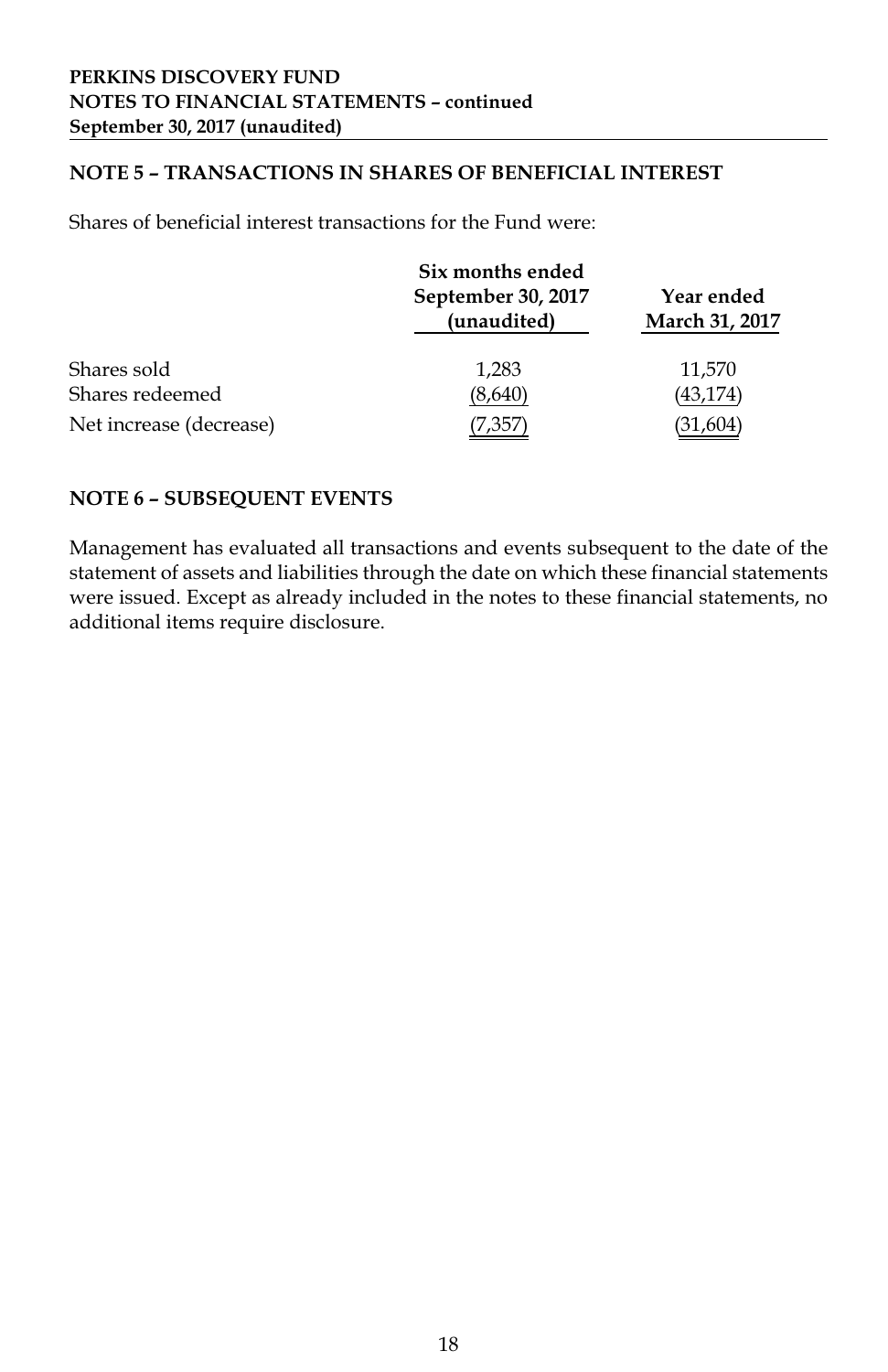## **VOTING PROXIES ON FUND PORTFOLIO SECURITIES**

A description of the policies and procedures that the Fund uses to determine how to vote proxies relating to securities held in the Fund's portfolio is available, without charge and upon request, by calling 1-800-637-0550 or on the SEC's website at www.sec.gov. Information regarding how the Fund voted proxies relating to portfolio securities during the most recent twelve months ended June 30 is available on or through the SEC's website at www.sec.gov.

## **QUARTERLY PORTFOLIO HOLDINGS**

The Fund files with the SEC a complete schedule of its portfolio holdings, as of the close of the first and third quarters of its fiscal year, on "Form N-Q". These filings are available, without charge and upon request, by calling 1-800-637-0550 or on the SEC's website at www.sec.gov. The Fund's Forms N-Q may be reviewed and copied at the SEC's Public Reference Room in Washington, D.C. Information on the operation of the Public Reference Room may be obtained by calling 1-800-SEC-0330.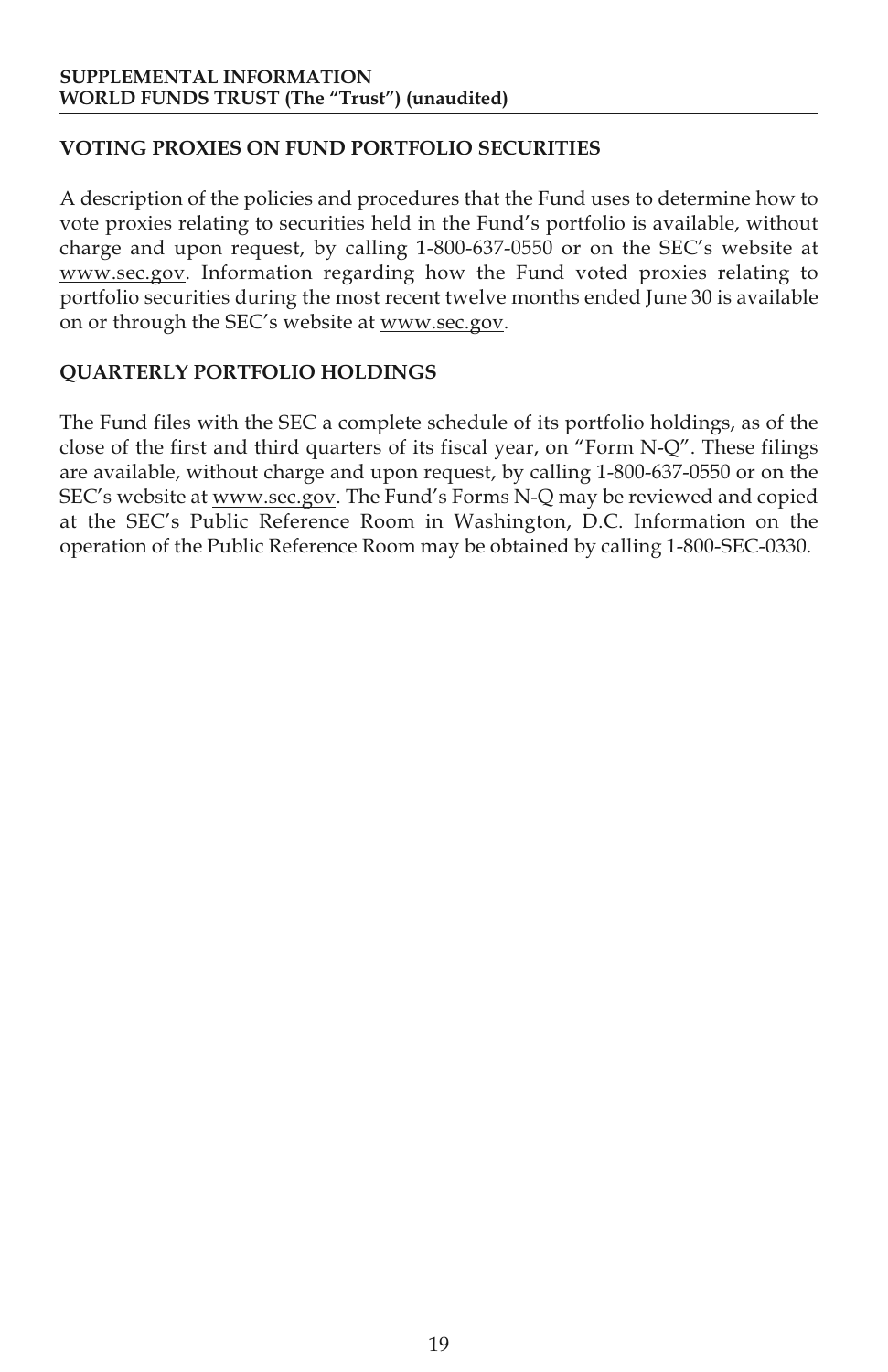## **Fund Expenses Example**

As a shareholder of the Fund, you incur two types of costs: (1) transaction costs, including redemption fees and (2) ongoing costs, including management fees, distribution (12b-1) fees, and other Fund expenses. This example is intended to help you understand your ongoing costs (in dollars) of investing in the Fund and to compare these costs with the ongoing costs of investing in other mutual funds. The example is based on an investment of \$1,000 invested at the beginning of the period, April 1, 2017 and held for the six months ended September 30, 2017.

## **Actual Expenses Example**

The first line of the table below provides information about actual account values and actual expenses. You may use the information in this line, together with the amount you invested, to estimate the expenses that you paid over the period. Simply divide your account value by \$1,000 (for example, an \$8,600 account value divided by \$1,000= 8.6), then multiply the result by the number in the first line under the heading entitled "Expenses Paid During the Period" to estimate the expenses you paid on your account during this period.

## **Hypothetical Example for Comparison Purposes**

The second line of the table below provides information about hypothetical account values and hypothetical expenses based on the Fund's actual expense ratio and an assumed rate of return of 5% per year before expenses, which is not the Fund's actual return. The hypothetical account values and expenses may not be used to estimate the actual ending account balance or expenses you paid for the period. You may use this information to compare the ongoing costs of investing in the Fund and other funds. To do so, compare this 5% hypothetical example with the 5% hypothetical examples that appear in the shareholder reports of the other funds.

Please note that the expenses shown in the table are meant to highlight your ongoing costs only and do not reflect any transactional costs, such as sales charges (loads). Therefore, the second line of the table is useful in comparing ongoing costs only, and will not help you determine the relative total costs of owning different funds. In addition, if these transactional costs were included, your costs would have been higher.

|                       | Beginning | Ending     |            | <b>Expenses Paid</b> |
|-----------------------|-----------|------------|------------|----------------------|
|                       | Account   | Account    | Annualized | <b>During Period</b> |
|                       | Value     | Value      | Expense    | Ended*               |
|                       | 4/1/2017  | 9/30/2017  | Ratio      | 9/30/2017            |
| <b>Investor Class</b> |           |            |            |                      |
| Actual                | \$1,000   | \$1,189.28 | 2.50%      | \$13.72              |
| <b>Investor Class</b> |           |            |            |                      |
| Hypothetical**        | \$1,000   | \$1,012.50 | 2.50%      | \$12.61              |

\* Expenses are equal to the Fund's annualized expense ratio, multiplied by the average account value for the period, multiplied by 183 days in the most recent fiscal half year divided by 365 days in the current year.

\*\* 5% return before expenses.